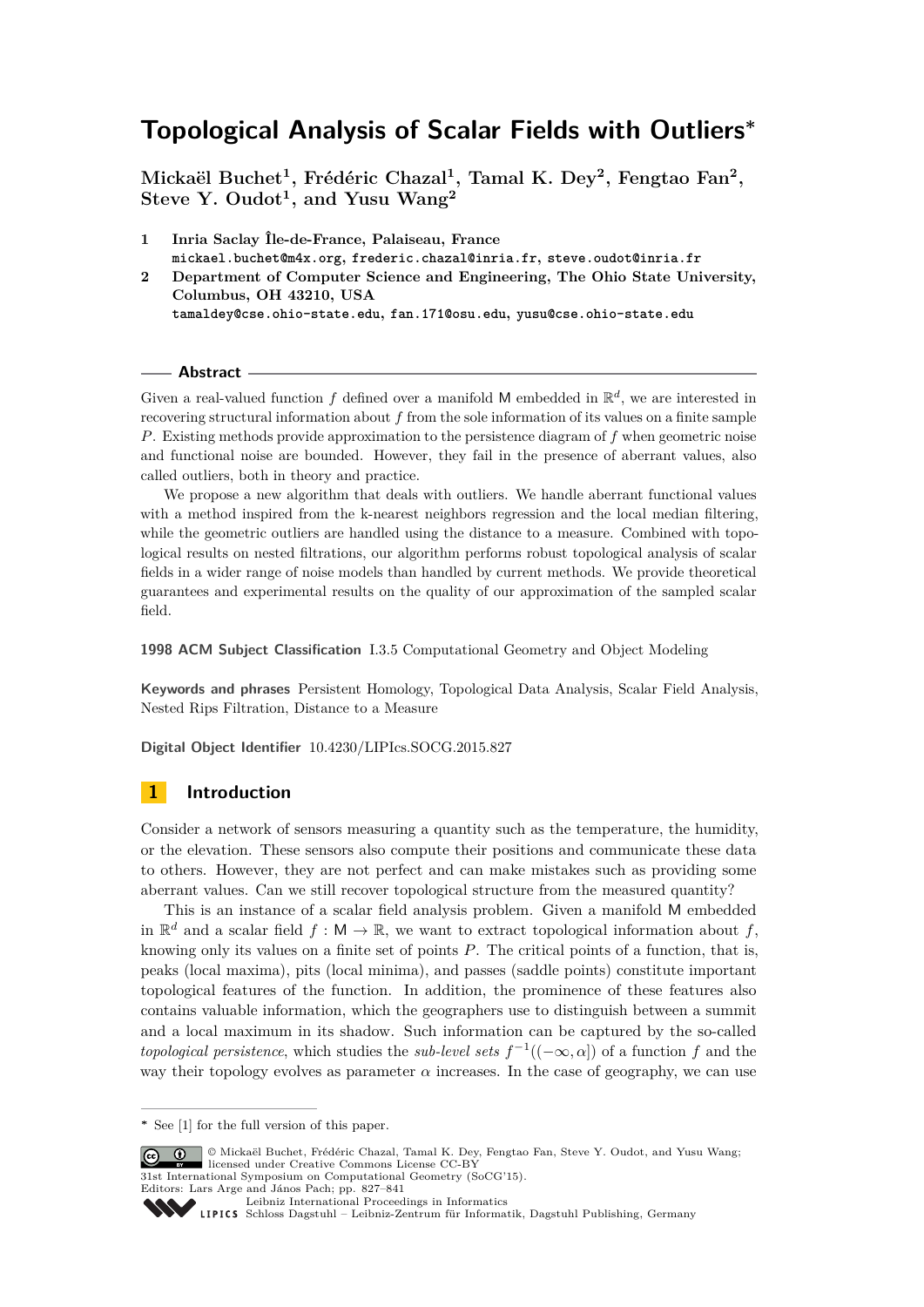the negated elevation as a function to study the topography. Peaks will appear depending on their altitude and will merge into other topological features at saddle points. This provides a *persistence diagram* describing the lifespan of features where the peaks with more prominence have longer lifespans.

When the domain M of the function *f* is triangulated, one classical way of computing this diagram is to linearly interpolate the function *f* on each simplex and then apply the standard persistence algorithm to this piecewise-linear function [\[16\]](#page-14-1). For cases where we only have pairwise distances between input points, one can build a family of simplicial complexes and infer the persistent homology of the input function *f* from them [\[6\]](#page-14-2) (this construction will be detailed in Section [2\)](#page-2-0).

Both of these approaches can provably approximate persistent homology when the input points admit a bounded noise, i.e., when the Hausdorff distance between *P* and M is bounded and the  $L_{\infty}$ -error on the observed value of f is also bounded. What happens if the noise is unbounded? A faulty sensor can provide completely wrong information or a bad position. Previous methods no longer work in this setting. Moreover, a sensor with a good functional value but a bad position can become an outlier in function value at its measured position (see Section [3.1](#page-5-0) for an example). In this paper, we study the problem of analyzing scalar fields in the presence of unbounded noise both in the geometry and in the functional values. To the best of our knowledge, there is no other method to handle such combined unbounded geometric and functional noise with theoretical guarantees.

#### **Contributions**

We consider a general sampling condition. Intuitively, a sample  $(P, \tilde{f})$  of a function  $f : M \to \mathbb{R}$ respects our condition if: (i) the domain M is sampled densely and there is no cluster of noisy samples outside M (roughly speaking, no area outside M has a higher sampling density than on M), and (ii) for any point of *P*, at least half of its *k* nearest neighbors have a functional value with an error less than a threshold *s*. This condition allows functional outliers that may have a value arbitrarily far away from the true one. It encompasses the previous bounded sampling conditions as well as other sampling conditions such as bounded Wasserstein distance for geometry, or generative models like an additive Gaussian noise. Connection to some of these classical sampling conditions can be found in the full version of the paper [\[1\]](#page-13-0).

We show how to approximate the persistence diagram of *f* knowing only its observed value  $\tilde{f}$  on the set *P*. We achieve this goal through three main steps:

- **1.** Using the observations  $\tilde{f}$ , we provide a new estimator  $\hat{f}$  to approximate f. This estimator is inspired by the *k*-nearest neighbours regression technique but differs from it in an essential way.
- **2.** We filter geometric outliers using a distance to a measure function.
- **3.** We combine both techniques in a unified framework to estimate the persistence diagram of *f*.

The two sources of noise, geometric and functional, are not independent. The interdependency is first identified by assuming appropriate sampling conditions, and then untangled by separate steps in our algorithm.

### **Related work**

A framework for scalar field topology inference with theoretical guarantees has been previously proposed in [\[6\]](#page-14-2). However, it is limited to a bounded noise assumption, which we aim to relax.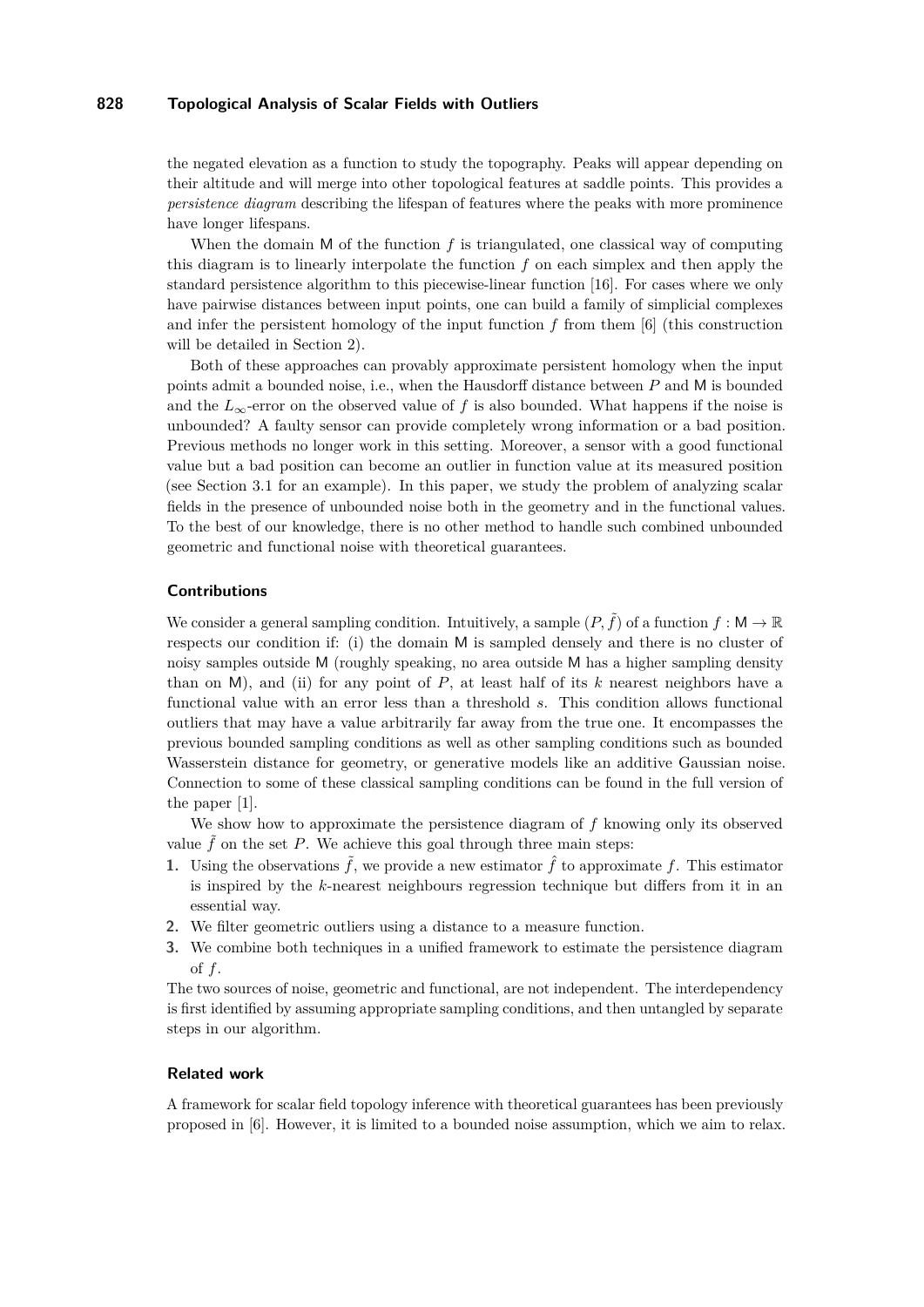#### **M. Buchet, F. Chazal, T. K. Dey, F. Fan, S. Y. Oudot, and Y. Wang 829**

For handling the functional noise only, the traditional non-parametric regression mostly uses kernel-based or *k*-NN estimators. The *k*-NN methods are more versatile [\[13\]](#page-14-3). Nevertheless, the kernel-based estimators are preferred when there is structure in the data. However, the functional outliers destroy the structure on which kernel-based estimators rely. These functional outliers can arise as a result of geometric outliers (see Section [3.1\)](#page-5-0). Thus, in a way, it is essential to be able to handle functional outliers when the input has geometric noise. Functional outliers can also introduce a bias that hampers the robustness of a *k*-NN regression. For example, if all outliers' values are greater than the actual value, a *k*-NN regression will shift towards a larger value. Our approach leverages the *k*-NN regression idea while trying to avoid the sensitivity to this bias.

Various methods for geometric denoising have also been proposed in the literature. If the generative model for noise is known a priori, one can use de-convolution to remove noise. Some methods have been specifically adapted to use topological information for such denoising [\[14\]](#page-14-4). In our case where the generative model is unknown, we use a filtering by the value of the distance to a measure, which has been successfully applied to infer the topology of a domain under unbounded noise [\[4\]](#page-14-5).

# <span id="page-2-0"></span>**2 Preliminaries for Scalar Field Analysis**

In [\[6\]](#page-14-2), Chazal et al. presented an algorithm to analyze the scalar field topology using persistent homology which can handle bounded Hausdorff noise both in geometry and in observed function values. Our approach follows the same high level framework. Hence in this section, we introduce necessary preliminaries along with some of the results from [\[6\]](#page-14-2).

# **Riemannian manifold and its sampling.**

Consider a compact Riemannian manifold M. Let  $d_M$  denote the geodesic metric on M. Consider the open Riemannian ball  $B_M(x,r) := \{y \in M \mid d_M(x,y) < r\}$  centered at  $x \in M$ .  $B_M(x,r)$  is *strongly convex* if for any pair  $(y, y')$  in the closure of  $B_M(x,r)$ , there exists a unique minimizing geodesic between *y* and *y'* whose interior is contained in  $B_M(x, r)$ . Given any  $x \in M$ , let  $\varrho(x)$  denote the supremum of the value of r such that  $B_M(x,r)$  is strongly convex. As M is compact, the infimum of all  $\rho(x)$  is positive and we denote it by  $\rho(M)$ , which is called the *strong convexity radius* of M.

A point set  $P \subseteq M$  is a *geodesic*  $\varepsilon$ -sample of M if for every point x of M, the distance from *x* to *P* is less than  $\varepsilon$  in the metric  $d_M$ . Given a *c*-Lipschitz scalar function  $f : M \to \mathbb{R}$ . we aim to study the persistent homology of *f*. However, the scalar field  $f : M \to \mathbb{R}$  is only approximated by a discrete set of sample points *P* and a function  $f : P \to \mathbb{R}$ . The goal of this paper is to retrieve the topological structure of  $f$  from  $\tilde{f}$  when some forms of noise are present both in the positions of  $P$  and in the function values of  $\tilde{f}$ .

#### **Persistent homology.**

As in [\[6\]](#page-14-2), we infer the persistent homology of *f* using well-chosen *persistence modules*. A *filtration*  $\{F_\alpha\}_{\alpha \in \mathbb{R}}$  is a family of sets  $F_\alpha$  totally ordered by inclusions  $F_\alpha \subseteq F_\beta$ . Following [\[3\]](#page-14-6), a persistence module is a family of vector spaces  ${\Phi_{\alpha}}_{\alpha \in \mathbb{R}}$  with a family of homomorphisms  $\phi_{\alpha}^{\beta} : \Phi_{\alpha} \to \Phi_{\beta}$  such that for all  $\alpha \leq \beta \leq \gamma$ ,  $\phi_{\alpha}^{\gamma} = \phi_{\beta}^{\gamma} \circ \phi_{\alpha}^{\beta}$ . Given a filtration  $\mathcal{F} = \{F_{\alpha}\}_{{\alpha} \in \mathbb{R}}$ and  $\alpha \leq \beta$ , the canonical inclusion  $F_{\alpha} \hookrightarrow F_{\beta}$  induces a homomorphism at the homology level  $H_*(F_\alpha) \to H_*(F_\beta)$ . These homomorphisms and the homology groups of  $F_\alpha$  form the so-called *persistence module* of F.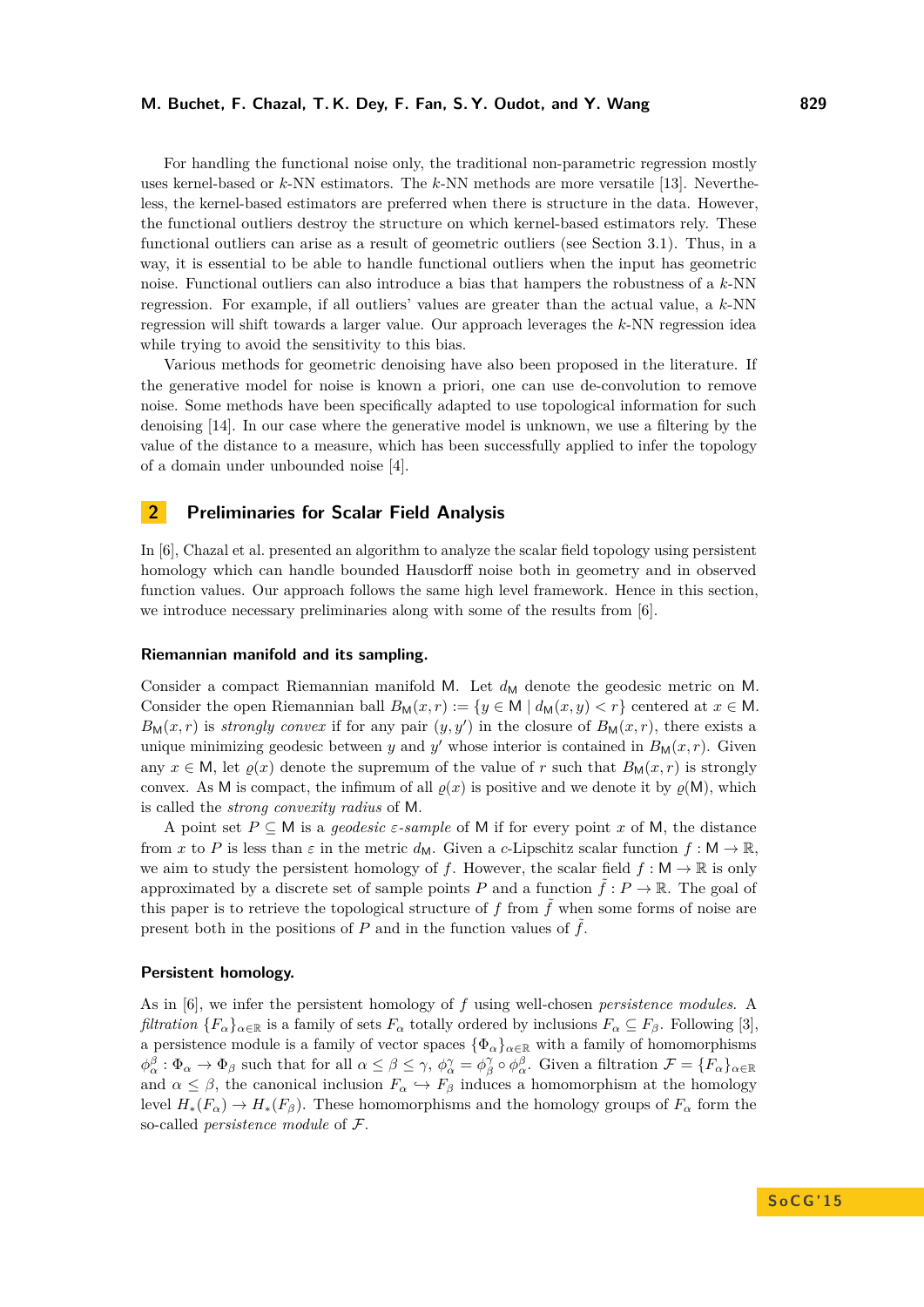The persistence module of the filtration  $\mathcal{F} = \{F_\alpha\}_{\alpha \in \mathbb{R}}$  is said to be *q-tame* when all the homomorphisms  $H_*(F_\alpha) \to H_*(F_\beta)$  have finite rank [\[5\]](#page-14-7). Its algebraic structure can then be described by the *persistence diagram*  $Dgm(\mathcal{F})$ , which is a multiset of points in  $\mathbb{R}^2$  describing the lifespan of the homological features in the filtration  $\mathcal F$ . For technical reasons,  $\mathrm{Dgm}(\mathcal F)$ also contains every point of the diagonal  $y = x$  with countably infinite multiplicity. See [\[10\]](#page-14-8) for a more formal discussion of the persistence diagrams.

Persistence diagrams can be compared using the *bottleneck distance d<sup>B</sup>* [\[8\]](#page-14-9). Given two multisets with the same cardinality, possibly infinite, *D* and *E* in  $\mathbb{R}^2$ , we consider the set *B* of all bijections between *D* and *E*. The bottleneck distance (under  $L_{\infty}$ -norm) is then defined as:

$$
d_B(D, E) = \inf_{b \in \mathcal{B}} \sup_{x \in D} ||x - b(x)||_{\infty}.
$$
\n(1)

Two filtrations  $\{U_\alpha\}$  and  $\{V_\alpha\}$  are said to be *ε*-interleaved if, for any  $\alpha$ , we have  $U_\alpha \subset$  $V_{\alpha+\varepsilon} \subset U_{\alpha+2\varepsilon}$ . Recent work in [\[3,](#page-14-6) [5\]](#page-14-7) shows that two interleaved filtrations induce close persistence diagrams in the bottleneck distance.

<span id="page-3-0"></span>**In Theorem 2.1.** Let U and V be two q-tame and  $\varepsilon$ -interleaved filtrations. Then the persistence *diagrams of these filtrations verify*  $d_B(\text{Dgm}(U), \text{Dgm}(V)) \leq \varepsilon$ .

### **Nested filtrations**

The scalar field topology of  $f : \mathsf{M} \to \mathbb{R}$  is studied via the topological structure of the sub-level sets filtration of *f*. More precisely, the sub-level sets of *f* are defined as  $F_{\alpha} = f^{-1}((-\infty, \alpha])$ for any  $\alpha \in \mathbb{R}$ . The collection of sub-level sets forms a filtration  $\mathcal{F} = \{F_{\alpha}\}_{{\alpha \in \mathbb{R}}}$  connected by natural inclusions  $F_{\alpha} \subseteq F_{\beta}$  for any  $\alpha \leq \beta$ . Our goal is to approximate the persistence diagram  $\text{Dgm}(\mathcal{F})$  from the observed scalar field  $\tilde{f}: P \to \mathbb{R}$ . We now describe the results of [\[6\]](#page-14-2) for approximating  $Dgm(\mathcal{F})$  when *P* is a geodesic *ε*-sample of M. These results will later be useful for our approach.

To simulate the sub-level sets filtration  $\{F_{\alpha}\}\$  of *f*, we introduce  $P_{\alpha} = \tilde{f}^{-1}((-\infty, \alpha]) \subseteq P$ for any  $\alpha \in \mathbb{R}$ . The points in  $P_{\alpha}$  intuitively sample the sub-level set  $F_{\alpha}$ . To estimate the topology of  $F_\alpha$  from these discrete samples  $P_\alpha$ , we consider the *δ-offset*  $P^\delta$  of the point set  $P$ , i.e., we grow geodesic balls of radius  $\delta$  around the points of P. This gives us a union of balls that serves as a proxy for  $f^{-1}((-\infty, \alpha])$ . The nerve of this collection of balls, also known as the *Čech complex*,  $C_{\delta}(P)$ , has many interesting properties but is difficult to compute in high dimensions. We consider an alternate complex called the *Vietoris-Rips complex*  $R_{\delta}(P)$ that is easier to compute. It is defined as the maximal simplicial complex with the same 1-skeleton as the Čech complex. The Čech and Rips complexes are related in any metric space:  $\forall \delta > 0$ ,  $C_{\delta}(P) \subset R_{\delta}(P) \subset C_{2\delta}(P)$ .

Even though a single Vietoris-Rips complex may not capture the homology of the manifold M, a pair of nested complexes can recover it using the inclusions  $R_{\delta}(P_{\alpha}) \hookrightarrow R_{2\delta}(P_{\alpha})$  [\[7\]](#page-14-10). Specifically, for a fixed  $\delta > 0$ , consider the following commutative diagram induced by inclusions, for  $\alpha \leq \beta$ :

$$
H_*(R_{2\delta}(P_\alpha)) \xrightarrow{\phi_\alpha^{\beta}} H_*(R_{2\delta}(P_\beta))
$$
  

$$
i_\alpha \upharpoonright
$$
  

$$
H_*(R_{\delta}(P_\alpha)) \xrightarrow{\qquad \qquad } H_*(R_{\delta}(P_\beta))
$$

As the diagram commutes for all  $\alpha \leq \beta$ ,  $\{Im(i_{\alpha}), \phi_{\alpha}^{\beta}|_{Im(i_{\alpha})}\}\$  defines a persistence module. We call it the persistent homology module of the filtration of nested pairs  ${R_\delta(P_\alpha) \hookrightarrow}$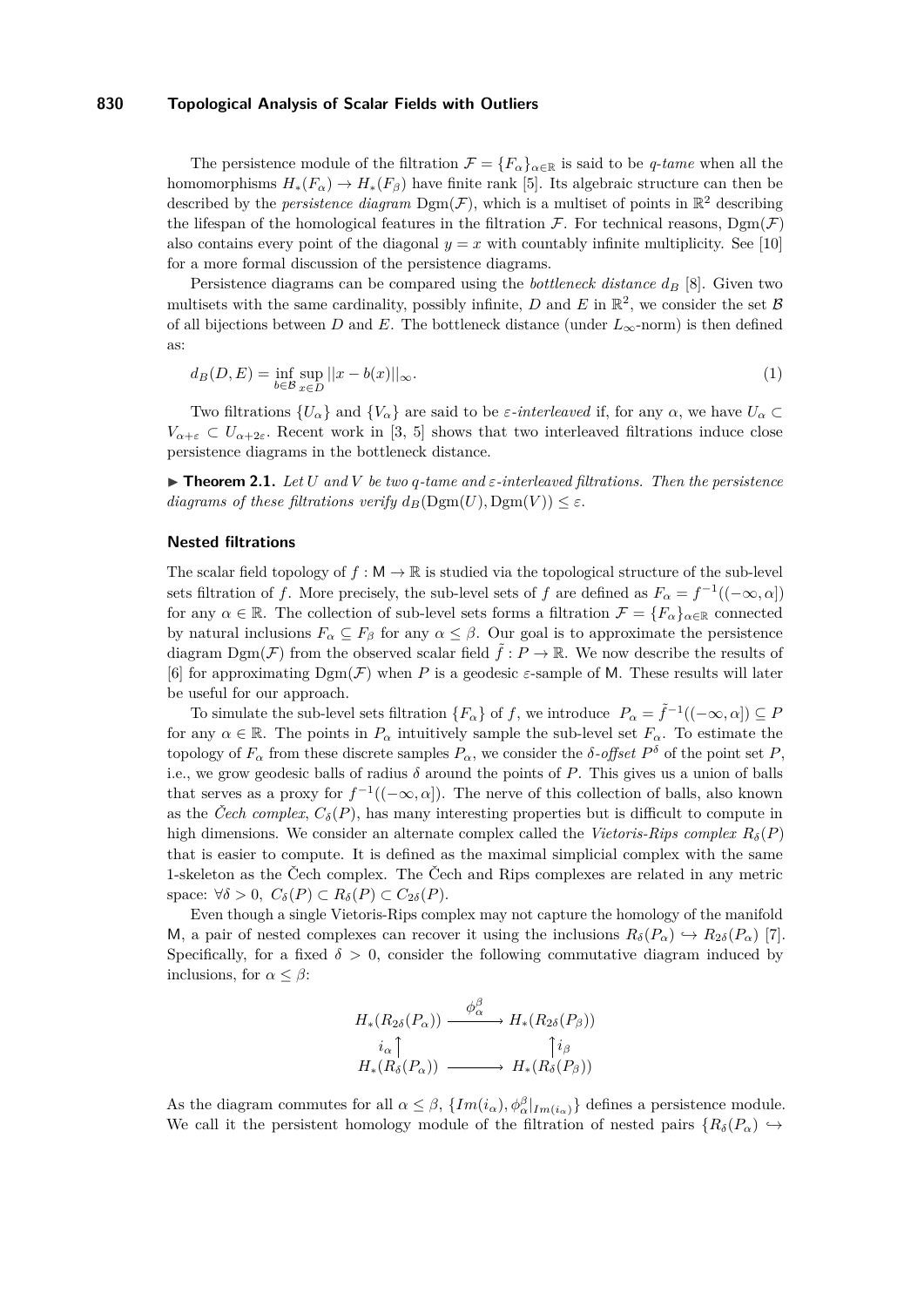$R_{2\delta}(P_\alpha)\}_{\alpha\in\mathbb{R}}$ . This construction can also be done for any filtration of nested pairs. Using this construction, one of the main results of [\[6\]](#page-14-2) is:

▶ **Theorem 2.2** (Theorems 2 and 6 of [\[6\]](#page-14-2)). Let M be a compact Riemannian manifold and let  $f : \mathsf{M} \to \mathbb{R}$  *be a c-Lipschitz function. Let*  $P$  *be a geodesic*  $\varepsilon$ -sample of  $\mathsf{M}$ *. If*  $\varepsilon < \frac{1}{4} \varrho(\mathsf{M})$ *, then*  $for any \delta \in [2\varepsilon, \frac{1}{2}\varrho(M)), the \text{ persistent homology modules of } f \text{ and of the filtration of nested } \delta$ *pairs*  ${R_\delta(P_\alpha) \hookrightarrow R_{2\delta}(P_\alpha)}$  *are* 2*cδ-interleaved. Therefore, the bottleneck distance between their persistence diagrams is at most* 2*cδ.*

*Furthermore, the k-dimensional persistence diagram for the filtrations of nested pairs*  ${R_\delta(P_\alpha) \hookrightarrow R_{2\delta}(P_\alpha)}$  *can be computed in*  $O(|P|kN + N \log N + N^3)$  *time, where N is the number of simplices of*  ${R_{2\delta}(P_{\infty})}$ *, and*  $|P|$  *denotes the cardinality of the sample set P.* 

It has been observed that, in practice, the persistence algorithm often has a running time linear in the number of simplices, which reduces the above complexity to  $O(|P| + N \log N)$ in a practical setting.

We say that  $\tilde{f}$  has a precision of  $\xi$  over  $P$  if  $|\tilde{f}(p) - f(p)| \leq \xi$  for any  $p \in P$ . We then have the following result for the case when we only have this functional noise:

<span id="page-4-1"></span>▶ **Theorem 2.3** (Theorem 3 of [\[6\]](#page-14-2)). Let M be a compact Riemannian manifold and let  $f : \mathsf{M} \to \mathbb{R}$  *be a c-Lipschitz function. Let P be a geodesic*  $\varepsilon$ *-sample of*  $\mathsf{M}$  *such that the values of f on P* are known with precision  $\xi$ . If  $\varepsilon < \frac{1}{4}\varrho(M)$ , then for any  $\delta \in [2\varepsilon, \frac{1}{2}\varrho(M))$ , the *persistent homology modules of f and of the filtration of nested pairs*  $\{R_{\delta}(P_{\alpha}) \to R_{2\delta}(P_{\alpha})\}$ *are* (2*cδ* +*ξ*)*-interleaved. Therefore, the bottleneck distance between their persistence diagrams is at most*  $2c\delta + \xi$ *.* 

Geometric noise was considered in the form of bounded noise in the estimate of the geodesic distances between points in *P*. It translated into a relation between the measured pairwise distances and the real ones. With only geometric noise, one has the following stability result. It was stated in this form in the conference version of the paper.

<span id="page-4-2"></span>**If Theorem 2.4** (Theorem 4 of [\[6\]](#page-14-2)). Let M, f be defined as previously and P be an  $\varepsilon$ -sample *of* M *in its Riemannian metric. Assume that, for a parameter δ >* 0*, the Rips complexes*  $R_\delta(\cdot)$  *are defined with respect to a metric*  $\tilde{d}(\cdot, \cdot)$  *which satisfies*  $\forall x, y \in P$ ,  $\frac{d_M(x, y)}{\lambda} \leq \tilde{d}(x, y) \leq$  $\nu + \mu \frac{d_M(x,y)}{\lambda}$ , where  $\lambda \ge 1$  *is a scaling factor,*  $\mu \ge 1$  *is a relative error and*  $\nu \ge 0$  *an additive error. Then, for any*  $\delta \geq \nu + 2\mu \frac{\varepsilon}{\lambda}$  *and any*  $\delta' \in [\nu + 2\mu\delta, \frac{1}{\lambda}\varrho(\mathsf{M})]$ *, the persistent homology modules of f* and of the filtration of nested pairs  $\{R_\delta(P_\alpha) \to R_{\delta'}(P_\alpha)\}\$  are  $c \lambda \delta'$ -interleaved. *Therefore, the bottleneck distance between their persistence diagrams is at most*  $c\lambda\delta'$ .

### <span id="page-4-0"></span>**3 Functional Noise**

In this section, we focus on the case where we have only functional noise in the observed function  $\tilde{f}$ . Suppose we have a scalar function  $f$  defined on a Riemannian manifold M embedded in  $\mathbb{R}^d$ . Note that the results of section [3](#page-4-0) hold if  $\mathbb{R}^d$  is replaced by a metric space X. We are given a geodesic  $\varepsilon$ -sample  $P \subset M$ , and a noisy observed function  $\tilde{f}: P \to \mathbb{R}$ . Our goal is to approximate the persistence diagram  $Dgm(\mathcal{F})$  of the sub-level set filtration  $\mathcal{F} = \{F_{\alpha} = f^{-1}((-\infty, \alpha])\}_{\alpha}$  from  $\tilde{f}$ . We assume that f is *c*-Lipschitz with respect to the intrinsic metric of the Riemannian manifold M. Note that this does not imply a Lipschitz condition on  $\tilde{f}$ .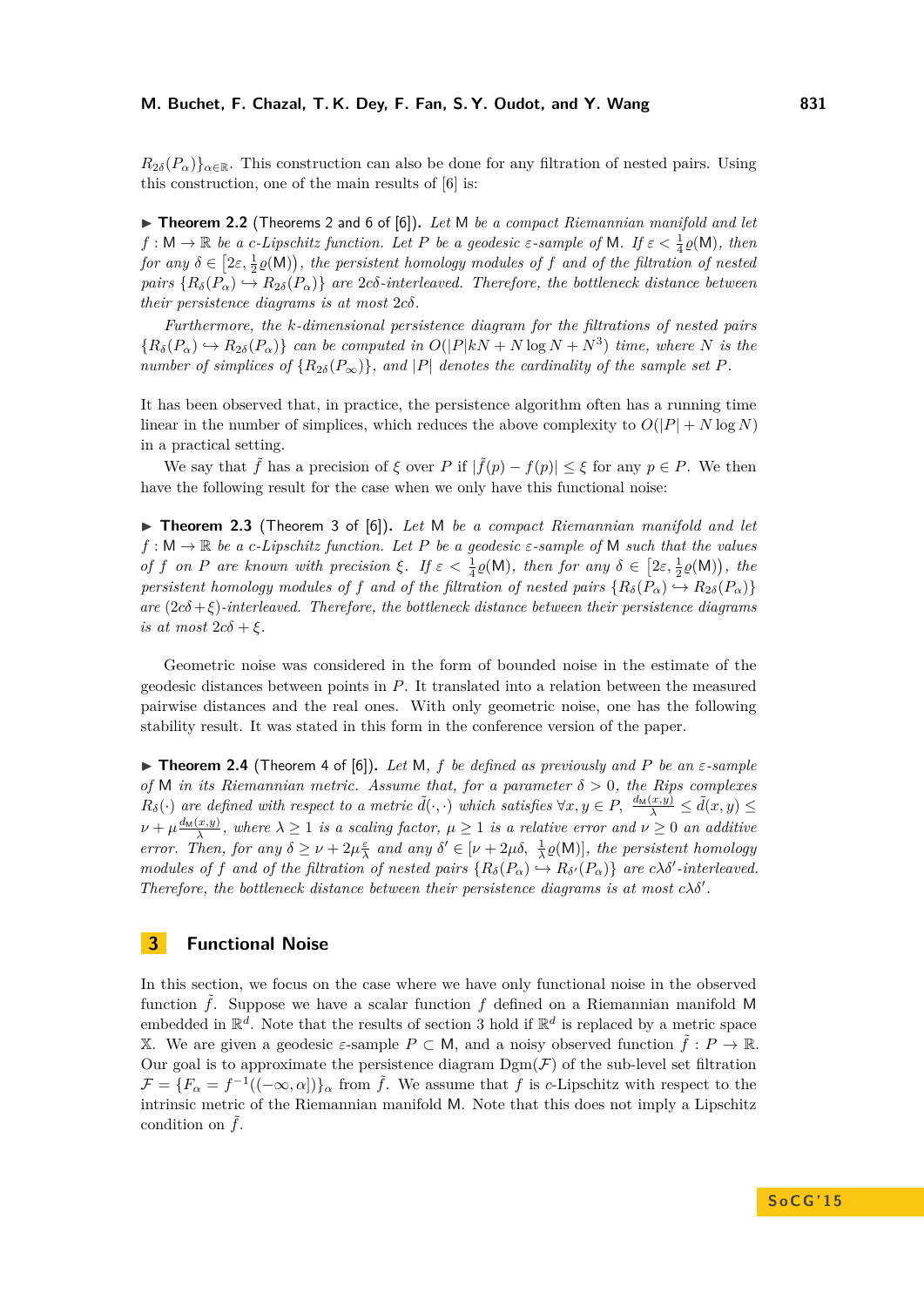<span id="page-5-1"></span>

**Figure 1** Bone example after applying Gaussian perturbation and magical filter

# <span id="page-5-0"></span>**3.1 Functional sampling condition**

Previous work on functional noise focused on bounded noise (e.g, [\[6\]](#page-14-2)) or noise with zero-mean (e.g,  $[15]$ ). However, there are many practical scenarios where the observed function  $f$  may contain these previously considered types of noise combined with *aberrant function values* in ˜*f*. Hence, we propose below a more general sampling condition that allows such combinations.

#### **Motivating examples**

First, we provide some motivating examples for the need of handling *aberrant* function values in  $\tilde{f}$ , where  $\tilde{f}(p)$  at some sample point *p* can be totally unrelated to the true value  $f(p)$ . Consider a sensor network, where each node returns some measures. Such measurements can be imprecise, and in addition to that, a sensor may experience failure and return a completely wrong measure that has no relation with the true value of *f*. Similarly, an image could be corrupted with impulse noise where there are random pixels with aberrant function values, such as random white or black dots.

More interestingly, outliers in function values can naturally appear as a result of (extrinsic) geometric noise present in the discrete samples. For example, imagine that we have a process that can measure the function value  $f : \mathsf{M} \to \mathbb{R}$  with *no error*. However, the geometric location  $\tilde{p}$  of a point  $p \in M$  can be wrong. In particular,  $\tilde{p}$  can be close to other parts of the manifold, thereby although  $\tilde{p}$  has the correct function value  $f(p)$ , it becomes a functional outlier among its neighbors (due to the wrong location of  $\tilde{p}$ ). See Figure [1](#page-5-1) for an illustration. The function defined on this bone-like curve is the geodesic distance to a base point. The two sides of the narrow neck have very different function values. Now, suppose that the points are sampled uniformly on M and their position is then perturbed by an additive Gaussian noise. Then, points from one side of this neck can be sent closer to the other side, causing aberrant values in the observed function.

In fact, even if we assume that we have a "magic filter" that can project each sample back to the closest point on the underlying manifold M, the result is a new set of samples where all points are on the manifold and thus can be seen as having **no** geometric noise; however, this point set now contains functional noise which is actually caused by the original geometric noise. Note that such a magic filter is the goal of many geometric denoising methods. A perfect algorithm in this sense cannot remove or may even cause more aberrant functional noise. This motivates the need for handling functional outliers (in addition to traditional functional noise) as well as processing noise that combines geometric and functional noise together and that does not necessarily have zero-mean.

Another case where our approach is useful concerns with missing data. Assuming that some of the functional values are missing, we can replace them by anything and act as if they were outliers. Without modifying the algorithm, we obtain a way to handle the local loss of information.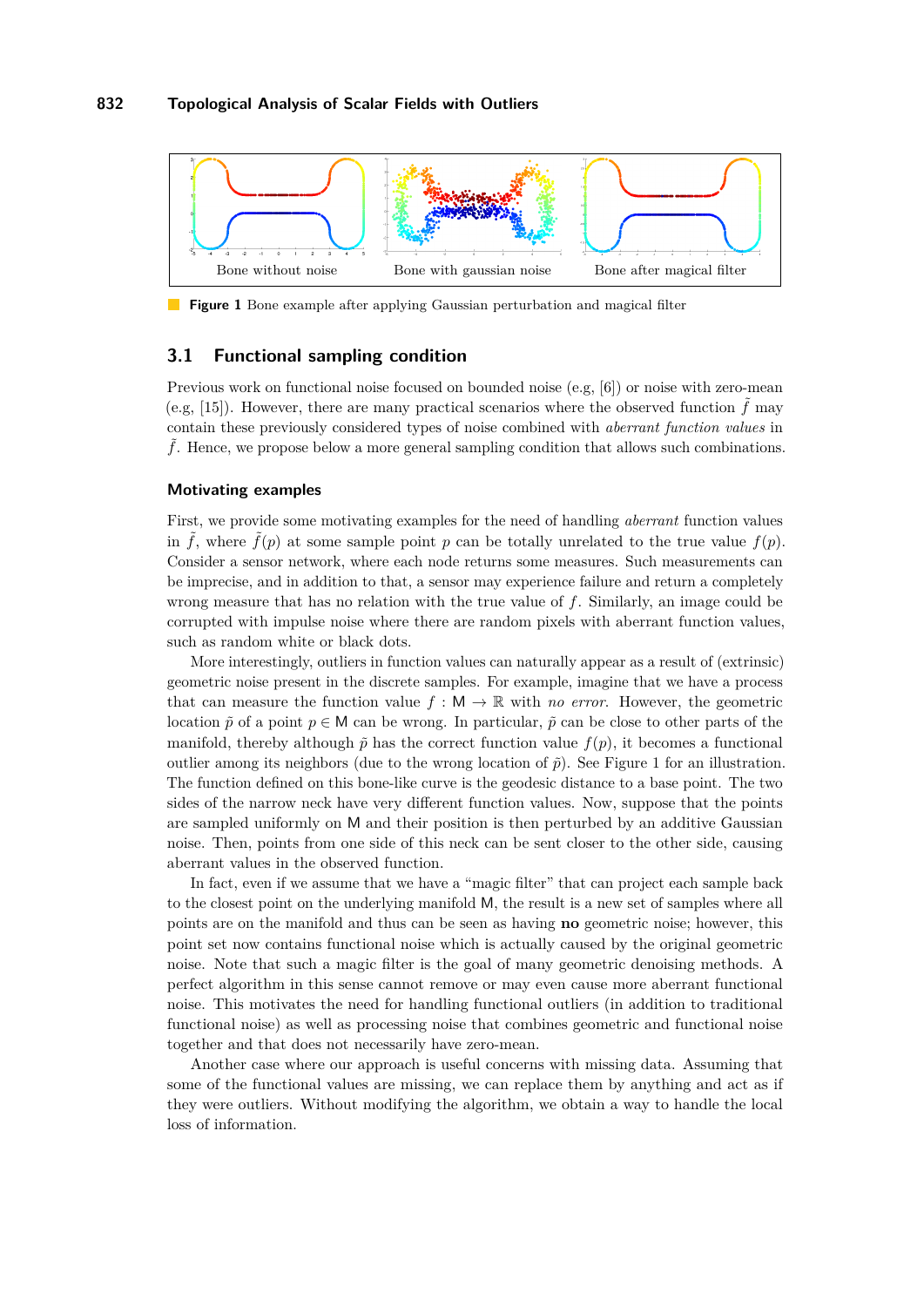### **Functional sampling condition**

To allow both aberrant and more traditional functional noise, we introduce the following sampling condition. Let  $P \subset M$  be a geodesic  $\varepsilon$ -sample of the underlying manifold M. Intuitively, our sampling condition requires that for every point  $p \in P$ , locally there is a sufficient number of sample points with reasonably good function values. Specifically, we fix two parameters *k* and *k*' with the condition that  $k \geq k' > \frac{1}{2}k$ . Let  $NN_P^k(p)$  denote the set of the *k*-nearest neighbors of *p* in *P* in the *extrinsic metric*. We say that a discrete scalar field  $\tilde{f}: P \to \mathbb{R}$  is a  $(k, k', \Delta)$ *-functional-sample* of  $f : \mathsf{M} \to \mathbb{R}$  if the following holds:

<span id="page-6-0"></span>
$$
\forall p \in P, \ \left| \left\{ q \in \text{NN}_P^k(p) \; \middle| \; |\tilde{f}(q) - f(p)| \le \Delta \right\} \right| \ge k' \tag{2}
$$

Intuitively, this sampling condition allows up to  $k - k'$  samples around a point *p* to be outliers (whose function values deviates from  $f(p)$  by at least  $\Delta$ ). In the full version [\[1\]](#page-13-0), we consider two standard functional sampling conditions used in the statistical learning community and look at what they correspond to in our setting.

# **3.2 Functional Denoising**

Given a scalar field  $\tilde{f}: P \to \mathbb{R}$  which is a  $(k, k', \Delta)$ -functional-sample of  $f: \mathsf{M} \to \mathbb{R}$ , we now aim to compute a denoised function  $\hat{f}: P \to \mathbb{R}$  from the observed function  $\tilde{f}$ , and we will later use  $\hat{f}$  to infer the topology of  $f : M \to \mathbb{R}$ . Below we describe two ways to denoise the noisy observation  $\tilde{f}$ : one of which is well-known, and the other one is new. As we will see later, these two treatments lead to similar theoretical guarantees in terms of topology inference. However, they have different characteristics in practice, which are discussed in the full version [\[1\]](#page-13-0).

#### *k***-median denoising**

In the k-median treatment, we simply perform the following: given any point  $p \in P$ , we set  $\widehat{f}(p)$  to be the median value of the set of  $\widetilde{f}$  values for the *k*-nearest neighbors  $NN_P^k(p) \subseteq P$ of *p*. We call  $\hat{f}$  the *k-median denoising of*  $\tilde{f}$ . The following observation is straightforward:

▶ Observation 1. *If*  $\tilde{f}: P \to \mathbb{R}$  *is a*  $(k, k', \Delta)$ *-functional-sample of*  $f: M \to \mathbb{R}$  *with*  $k' \geq k/2$ *, then we have*  $|\hat{f}(p) - f(p)| \leq \Delta$  *for any*  $p \in P$ *, where*  $\hat{f}$  *is the k-median denoising of*  $\tilde{f}$ *.* 

#### **Disparity-based denoising**

In the k-median treatment, we choose a single value from the *k*-nearest neighbors of a sample point *p* and set it to be the denoised value  $f(p)$ . This value, while within ∆ distance to the true value  $f(p)$  for  $k' \geq k/2$ , tends to have greater variability among neighboring sample points. Intuitively, taking the average (such as *k*-means) makes the function  $\hat{f}(p)$  smoother, but it is sensitive to outliers. We combine these ideas together, and use the following concept of disparity to help us identify a subset of points from the k-nearest neighbors of a sample point *p* to estimate  $\widehat{f}(p)$ .

Given a set  $Y = \{x_1, \ldots, x_l\}$  of *l* sample points from *P*, we define its disparity w.r.t.  $\tilde{f}$ as:

$$
\phi(Y) = \frac{1}{l} \sum_{i=1}^{l} (\tilde{f}(x_i) - \mu(Y))^2, \quad \text{where } \mu(Y) = \frac{1}{l} \sum_{i=1}^{l} \tilde{f}(x_i).
$$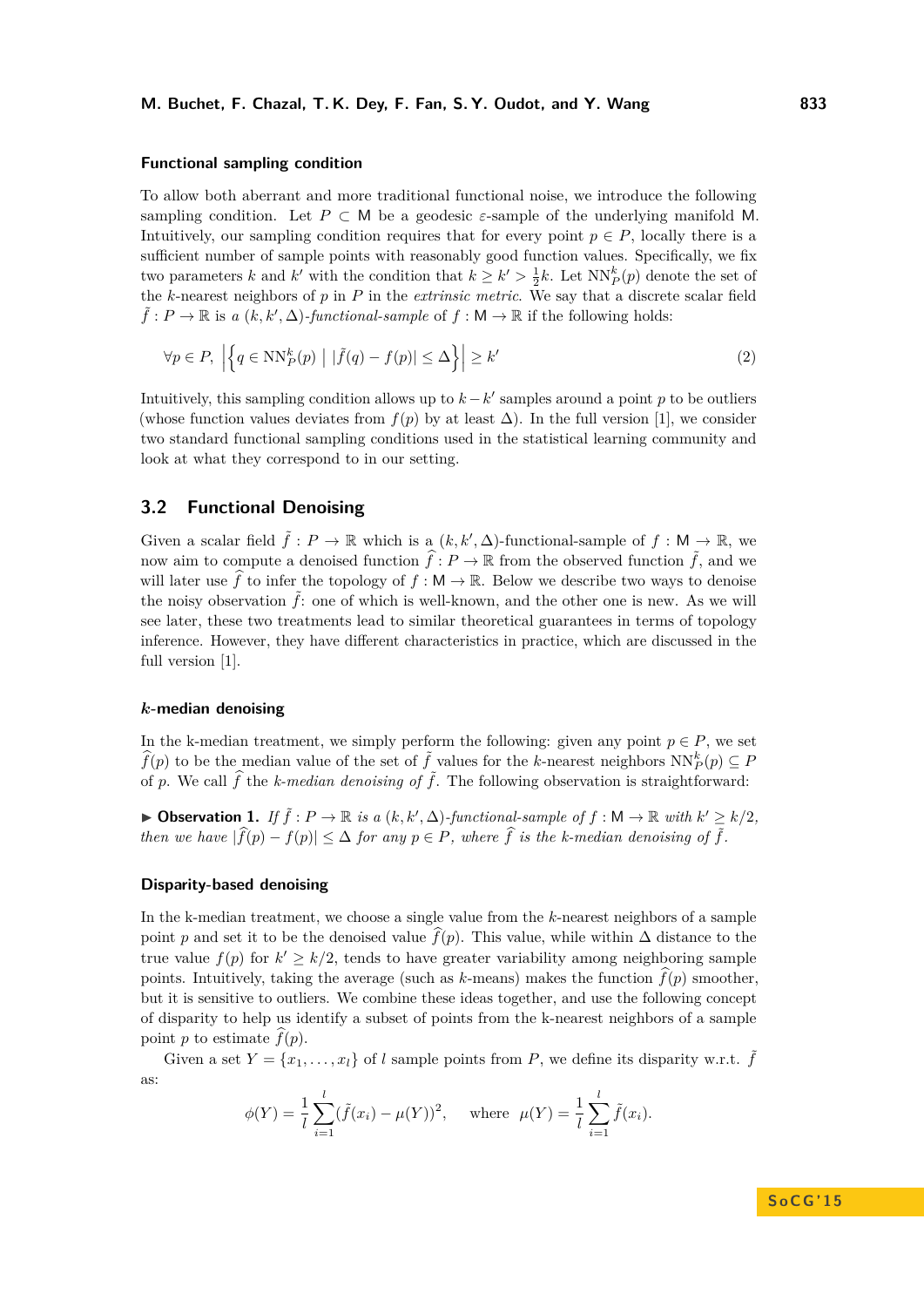$\mu(Y)$  and  $\phi(Y)$  are respectively the average and the variance of the observed function values for points from *Y*. Intuitively,  $\phi(Y)$  measures how tight the function values  $(\tilde{f}(x_i))$  are clustered. Now, given a point  $p \in P$ , we define

$$
\widehat{Y}_p = \operatorname*{argmin}_{Y \subseteq \text{NN}_p^k(p), |Y| = k'} \phi(Y), \text{ and } \widehat{z}_p = \mu(\widehat{Y}_p).
$$

That is,  $\hat{Y}_p$  is the subset of *k*' points from the *k*-nearest neighbors of *p* that has the smallest disparity and  $\hat{z}_p$  is its mass center. It turns out that  $\hat{Y}_p$  and  $\hat{z}_p$  can be computed by the following *sliding-window* procedure: (i) Sort  $NN_P^k(p) = \{x_1, \ldots, x_k\}$  according to  $\tilde{f}(x_i)$ . (ii) For every *k*<sup> $\prime$ </sup> consecutive points  $Y_i = \{x_i, \ldots, x_{i+k'-1}\}\$  with  $i \in [1, k - k' + 1]$ , compute its disparity  $\phi(Y_i)$ . (iii) Set  $Y_p = \operatorname{argmin}_{Y_i, i \in [1, k-k']} \phi(Y_i)$ , and return  $\mu(Y_p)$  as  $\hat{z}_p$ . In the *disparity-based denoising* approach, we simply set  $f(p) := \hat{z}_p$  as computed above. The approximation guarantee of  $\hat{f}$  for the function  $f$  is given by the following Lemma.

► Lemma 3.1. *If*  $\tilde{f}: P \to \mathbb{R}$  *is a*  $(k, k', \Delta)$ *-functional-sample of*  $f : M \to \mathbb{R}$  *with*  $k' \geq \frac{k}{2}$ *, then*  $w$ *e* have  $|\widehat{f}(p) - f(p)| \leq (1 + 2\sqrt{\frac{k-k'}{2k'-k}}) \Delta$  for every  $p \in P$ , where  $\widehat{f}$  is the disparity-based denoising of  $\tilde{f}$ *. In particular, if*  $k' \geq \frac{2}{3}k$ *, then*  $|\hat{f}(p) - f(p)| \leq 3\Delta$  for every  $p \in P$ *.* 

**Proof.** Let  $Y_{\Delta} = \{x \in \text{NN}_P^k(p) : |\tilde{f}(x) - f(p)| \leq \Delta\}$  be the set of points in  $\text{NN}_P^k(p)$ whose observed function values are within distance  $\Delta$  from  $f(p)$ . Since  $\tilde{f}$  is a  $(k, k', \Delta)$ functional-sample of *f*, it is clear that  $|Y_\Delta| \geq k'$ . Let  $Y'_\Delta \subset Y_\Delta$  be a subset with  $k'$ elements,  $Y'_{\Delta} = \{x'_i\}_{i=1}^{k'}$ . By the definitions of  $Y_{\Delta}$  and  $Y'_{\Delta}$ , one can immediately check that  $|\tilde{f}(x'_i) - \mu(Y'_\Delta)| \leq 2\Delta$  where  $\mu(Y'_\Delta) = \frac{1}{k'} \sum_{i=1}^{k'}$  $\int_{i=1}^{k'} \tilde{f}(x'_i)$ . This inequality then gives an upper bound of the disparity  $\phi(Y'_{\Delta})$ ,

$$
\begin{array}{rcl} \phi(Y'_\Delta) & = & \frac{1}{k'} \sum_{i=1}^{k'} (\tilde{f}(x'_i) - \mu(Y'_\Delta))^2 \\ & \leq & \frac{1}{k'} \sum_{i=1}^{k'} (2\Delta)^2 \\ & = & 4\Delta^2 \end{array}
$$

Recall from the sliding window procedure that  $Y_p = \operatorname{argmin}_{Y_i, i \in [1, k-k']} \phi(Y_i)$  and  $\hat{z}_p =$  $\mu(\widehat{Y}_p)$ . Denote  $A_1 = \widehat{Y}_p \cap Y_\Delta$  and  $A_2 = \widehat{Y}_p \setminus A_1$ . Since  $\tilde{f}$  is a  $(k, k', \Delta)$ -functional-sample of *f*, the size of *A*<sub>2</sub> is at most  $k - k'$  and  $|A_1| \geq 2k' - k$ . If  $|\hat{z}_p - f(p)| \leq \Delta$ , nothing needs to be presented. Without loss of generality, and some generality  $f(x) + \Delta \leq \hat{x}$ . Denote to be proved. Without loss of generality, one can assume that  $f(p) + \Delta \leq \hat{z}_p$ . Denote  $\delta = \hat{z}_p - (f(p) + \Delta)$ . The disparity of  $\phi(\hat{Y}_p)$  can then be estimated.

*.*

$$
\begin{array}{rcl}\n\phi(\widehat{Y}_p) & = & \frac{1}{k'} \left( \sum_{x \in A_1} (\tilde{f}(x) - \widehat{z}_p)^2 + \sum_{x \in A_2} (\tilde{f}(x) - \widehat{z}_p)^2 \right) \\
& \geq & \frac{1}{k'} \left( |A_1| \delta^2 + \sum_{x \in A_2} (\tilde{f}(x) - \widehat{z}_p)^2 \right) \\
& \geq & \frac{1}{k'} \left( |A_1| \delta^2 + \frac{1}{|A_2|} (\sum_{x \in A_2} \tilde{f}(x) - |A_2| \widehat{z}_p)^2 \right) \\
& = & \frac{1}{k'} \left( |A_1| \delta^2 + \frac{1}{|A_2|} (\sum_{x \in A_1} \tilde{f}(x) - |A_1| \widehat{z}_p)^2 \right) \\
& \geq & \frac{1}{k'} \left( |A_1| \delta^2 + \frac{1}{|A_2|} (|A_1| \delta)^2 \right) \\
& = & \frac{1}{k'} \delta^2 \left( \frac{|A_1|}{|A_2|} (|A_1| + |A_2|) \right) \\
& \geq & \frac{1}{k'} \delta^2 \left( \frac{k'|A_1|}{|A_2|} \right) \\
& \geq & \frac{2k'-k}{k-\delta^2} \delta^2\n\end{array}
$$

where the third line uses the inequality  $\sum_{i=1}^{n} a_i^2 \geq \frac{1}{n} (\sum_{i=1}^{n} a_i)^2$ , and the fourth line uses the fact that  $(|A_1|+|A_2|)\hat{z}_p = \sum_{x \in \widehat{Y}_p} \tilde{f}(x)$ . Since  $\hat{Y}_p = \operatorname{argmin}_{Y_i, i \in [1, k-k']} \phi(Y_i)$ , it holds that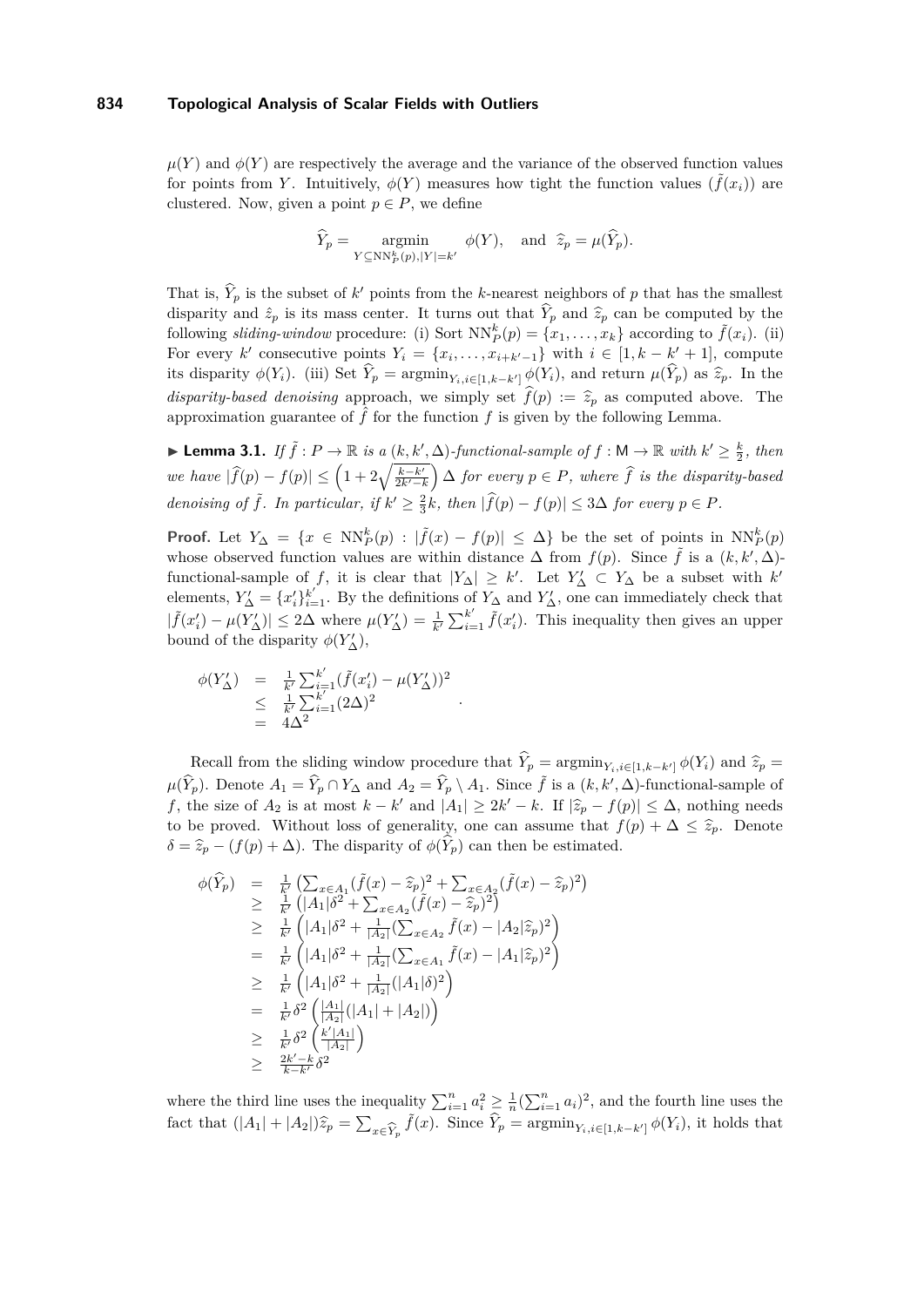$\phi(\widehat{Y}_p) \leq \phi(Y'_\Delta)$ . Therefore,

$$
\frac{2k'-k}{k-k'}\delta^2\leq 4\Delta^2.
$$

It then follows that  $\delta \leq 2\sqrt{\frac{k-k'}{2k'-k}}\Delta$  and  $|\widehat{f}(p) - f(p)| \leq \left(1 + 2\sqrt{\frac{k-k'}{2k'-k}}\right)\Delta$  since  $\widehat{z}_p = \widehat{f}(p)$ . If  $k' \geq \frac{2}{3}k$ , then  $1 + 2\sqrt{\frac{k-k'}{2k'-k}} \leq 1 + 2 = 3$ , meaning that  $|\widehat{f}(p) - f(p)| \leq 3\Delta$  in this case. ◄

<span id="page-8-0"></span>► **Corollary 3.2.** *Given a*  $(k, k', \Delta)$ *-functional-sample of*  $f : M \to \mathbb{R}$  *with*  $k' \geq k/2$ *, we can compute a new function*  $\hat{f}: P \to \mathbb{R}$  *such that*  $|\hat{f}(p) - f(p)| \leq \xi \Delta$  *for any*  $p \in P$ *, where*  $\xi = 1$ *under k*-median denoising, and  $\xi = \left(1 + 2\sqrt{\frac{k-k'}{2k'-k}}\right)$  *under the disparity-based denoising.* 

Hence after the *k*-median denoising or the disparity-based denoising, we obtain a new function  $\hat{f}$  whose value at each sample point is within  $\xi\Delta$  precision to the true function value. We can now apply the scalar field topology inference framework from [\[6\]](#page-14-2) (as introduced in Section [2\)](#page-2-0) using  $\hat{f}$  as input. In particular, set  $L_{\alpha} = \{p \in P \mid \hat{f}(p) \leq \alpha\}$ , and let  $R_{\delta}(X)$ denote the Rips complex over points in  $X$  with parameter  $\delta$ . We approximate the persistence diagram induced by the sub-level sets filtration of  $f : M \to \mathbb{R}$  from the filtrations of nested pairs  ${R_\delta(L_\alpha) \hookrightarrow R_{2\delta}(L_\alpha)}_\alpha$ . It follows from Theorem [2.3](#page-4-1) that:

 $\triangleright$  **Theorem 3.3.** Let M be a compact Riemannian manifold and let  $f : M \to \mathbb{R}$  be a c-Lipschitz *function. Let P be a geodesic*  $\varepsilon$ *-sample of* M, and  $\tilde{f}: P \to \mathbb{R}$  a  $(k, k', \Delta)$ *-functional-sample of f. Set*  $\xi = 1$  *if*  $P_{\alpha}$  *is obtained via k-median denoising, and*  $\xi = \left(1 + 2\sqrt{\frac{k-k'}{2k'-k}}\right)$  *if*  $P_{\alpha}$ *is obtained via disparity-based denoising. If*  $\varepsilon < \frac{1}{4}\varrho(\mathsf{M})$ , then for any  $\delta \in [2\varepsilon, \frac{1}{2}\varrho(\mathsf{M}))$ , the *persistent homology modules of f and the filtration of nested pairs*  $\{R_\delta(P_\alpha) \to R_{2\delta}(P_\alpha)\}$  *are* (2*cδ* + *ξ*∆)*-interleaved. Therefore, the bottleneck distance between their persistence diagrams is at most*  $2c\delta + \xi\Delta$ *.* 

The above theoretical results are similar for *k*-median and disparity-based methods with a slight advantage for the *k*-median. However, interesting experimental results can be obtained when the Lipschitz condition on the function is removed, for example with images, where the disparity based method appears to be more resilient to large amounts of noise than the *k*-median denoising method. Illustrating examples can be found in the full version [\[1\]](#page-13-0).

# **4 Geometric noise**

In the previous section, we assumed that we have no geometric noise in the input. In this section, we deal with the case where there is only geometric noise in the input, but no functional noise of any kind. Specifically, for any point  $p \in P$ , we assume that the observed value  $\tilde{f}(p)$  is equal to the true function value  $f(\pi(p))$  where  $\pi(p)$  is the nearest point projection of *p* to the manifold. If *p* is on the medial axis of M, the projection  $\pi$  is arbitrary to one of the nearest points. As we have alluded before, general geometric noise implicitly introduces functional noise because the point *p* may have become a functional aberration of its orthogonal projection  $\pi(p) \in M$ . This error will be ultimately dealt with in Section [5](#page-12-0) when we combine the results on purely functional noise from the previous section with the results on purely geometric noise in this section.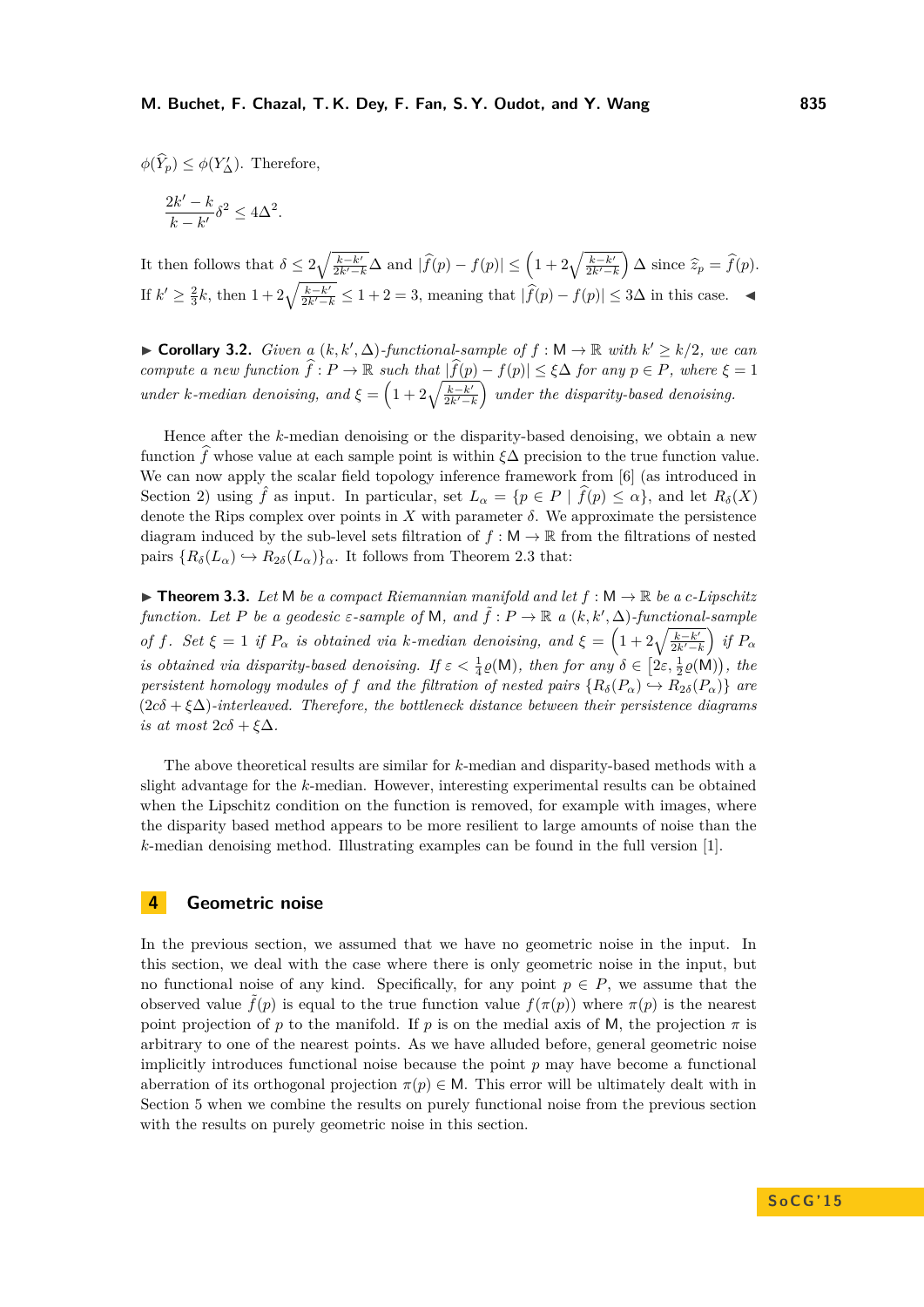# **4.1 Sampling condition**

#### **Distance to a measure**

The distance to a measure is a tool introduced to deal with geometrically noisy datasets, which are modelled as probability measures  $[4]$ . Given a probability measure  $\mu$  on a metric space X, we define the *pseudo-distance*  $\delta_m(x)$  for any point  $x \in \mathbb{R}^d$  and a mass parameter  $m \in (0,1]$  as  $\delta_m(x) = \inf\{r \in \mathbb{R} | \mu(B(x,r)) \geq m\}$ . The distance to a measure is then defined by averaging this quantity:

$$
d_{\mu,m}(x) = \sqrt{\frac{1}{m} \int_0^m \delta_l(x)^2 \, dl}.
$$

The *Wasserstein distance* is a standard tool to compare two measures. Given two probability measures  $\mu$  and  $\nu$  on a metric space X, a *transport plan*  $\pi$  is a probability measure over  $\mathbb{X} \times \mathbb{X}$  such that for any  $A \times B \subset \mathbb{X} \times \mathbb{X}$ ,  $\pi(A \times \mathbb{X}) = \mu(A)$  and  $\pi(\mathbb{X} \times B) = \nu(B)$ . Let Γ(*µ, ν*) be the set of all transport plans between between measures *µ* and *ν*. The Wassserstein distance is then defined as the minimum transport cost over  $\Gamma(\mu, \nu)$ :

$$
W_2(\mu,\nu) = \sqrt{\min_{\pi \in \Gamma(\mu,\nu)} \int_{\mathbb{X} \times \mathbb{X}} d_{\mathbb{X}}(x,y)^2 d\pi(x,y)},
$$

where  $d_{\mathbb{X}}(x, y)$  is the distance between x and y in the metric space X. The distance to a measure is stable with respect to the Wasserstein distance as shown in [\[4\]](#page-14-5):

 $\triangleright$  **Theorem 4.1** (Theorem 3.5 of [\[4\]](#page-14-5), Theorem 3.2 of [\[2\]](#page-13-1)). Let  $\mu$  and  $\nu$  be two probability *measures on*  $\mathbb{X}$  *and*  $m \in (0,1]$ *. Then,*  $||d_{\mu,m} - d_{\nu,m}||_{\infty} \leq \frac{1}{\sqrt{m}} W_2(\mu,\nu)$ *.* 

We will mainly use the distance to empirical measures in this paper. (See  $[2, 4, 12]$  $[2, 4, 12]$  $[2, 4, 12]$  $[2, 4, 12]$  $[2, 4, 12]$  for more details on distance to a measure and its approximation.) Given a finite point set *P*, its associated *empirical measure*  $\mu_P$  is defined as the sum of Dirac masses:  $\mu_P = \frac{1}{|P|} \sum_{p \in P} \delta_p$ . The distance to this empirical measure for a point *x* can then be expressed as an average of its distances to the  $k = m|P|$  nearest neighbors where *m* is the mass parameter. For the sake of simplicity, *k* will be assumed to be an integer. The results also hold for other values of *k*. However, a non integer *k* introduces unnecessary technical difficulties. Denoting by  $p_i(x)$  the *i*-th nearest neighbors of *x* in *P*, one can write:

$$
d_{\mu_P,m}(x) = \sqrt{\frac{1}{k} \sum_{i=1}^{k} d(p_i(x), x)^2}.
$$

#### **Geometric sampling condition**

Our sampling condition treats the input point data as a measure and relates it to the manifold (where input points are sampled from) via distance-to-measures with the help of two parameters.

**Definition 4.2.** Let  $P \subset \mathbb{R}^n$  be a discrete sample and  $M \subset \mathbb{R}^n$  a smooth manifold. Let  $\mu$ <sup>*P*</sup> denote the empirical measure of *P*. For a fixed mass parameter  $m > 0$ , we say that *P* is an  $(\varepsilon, r)$ -sample of M if the following holds:

<span id="page-9-0"></span>
$$
\forall x \in \mathsf{M}, d_{\mu_P, m}(x) \le \varepsilon; \quad \text{and} \tag{3}
$$

<span id="page-9-1"></span>
$$
\forall x \in \mathbb{R}^n, \ d_{\mu_P, m}(x) \le r \implies d(x, M) \le d_{\mu_P, m}(x) + \varepsilon. \tag{4}
$$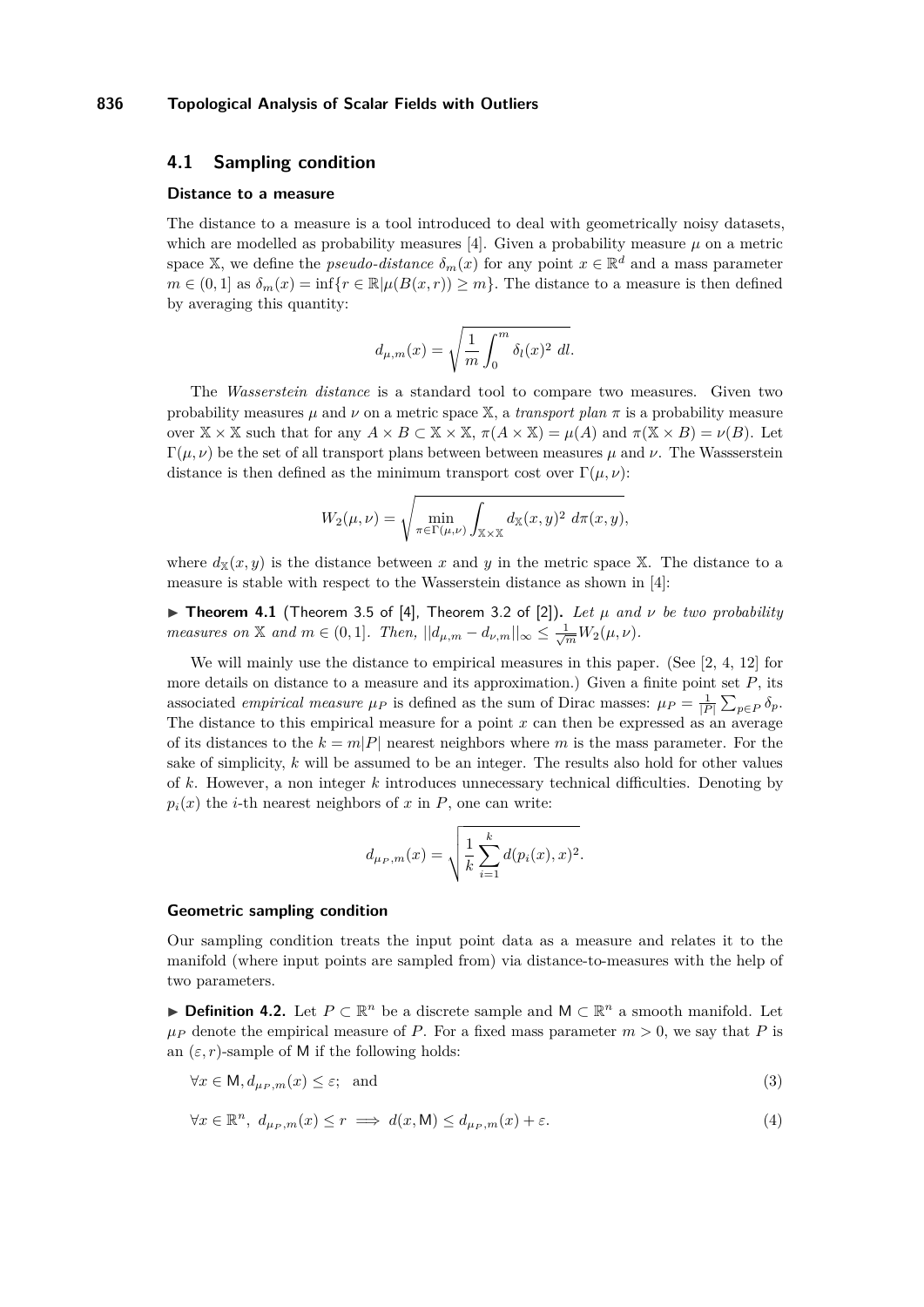#### **M. Buchet, F. Chazal, T. K. Dey, F. Fan, S. Y. Oudot, and Y. Wang 837**

The parameter  $\varepsilon$  captures the distance to the empirical measure for points in M and intuitively tells us how dense *P* is in relation to the manifold M. The parameter *r* intuitively indicates how far away we can deviate from the manifold, while keeping the noise sparse enough so as not to be mistaken for signal. We remark that if a point set is an  $(\varepsilon, r)$ -sample of M then it is an  $(\varepsilon', r')$ -sample of M for any  $\varepsilon' \geq \varepsilon$  and  $r' \leq r$ . In general, the smaller  $\varepsilon$  is and the bigger *r* is, the better an  $(\varepsilon, r)$ -sample is.

For convenience, denote the distance function to the manifold M by  $d_{\pi}: \mathbb{R}^n \to \mathbb{R}$ ,  $x \mapsto d(x, M)$ . We have the following interleaving relation:

<span id="page-10-0"></span>
$$
\forall \alpha < r - \varepsilon, \ d_{\pi}^{-1}(]-\infty, \alpha]) \subset d_{\mu_P, m}^{-1}(]-\infty, \alpha + \varepsilon]) \subset d_{\pi}^{-1}(]-\infty, \alpha + 2\varepsilon])\tag{5}
$$

To see why this interleaving relation holds, let x be a point such that  $d(x, M) \leq \alpha$ . Thus  $d(\pi(x), x) \leq \alpha$ . Using the hypothesis [\(3\)](#page-9-0), we get that  $d_{\mu_P,m}(\pi(x)) \leq \varepsilon$ . Given that the distance to a measure is a 1-Lipschitz function we then obtain that  $d_{\mu_P,m}(x) \leq \varepsilon + \alpha$ .

Now let *x* be a point such that  $d_{\mu_P,m}(x) \leq \alpha + \varepsilon \leq r$ . Using the condition on *r* in [\(4\)](#page-9-1) we get that  $d(x, M) \leq d_{\mu_P,m}(x) + \varepsilon \leq \alpha + 2\varepsilon$  which concludes the proof of Eqn [\(5\)](#page-10-0).

Eqn [\(5\)](#page-10-0) gives an interleaving between the sub-level sets of the distance to the measure  $\mu$ and the offsets of the manifold M. By Theorem [2.1,](#page-3-0) this implies the proximity between the persistence modules of their respective sub-level sets filtrations . Observe that this relation is in some sense analogous to the one obtained when two compact sets *A* and *B* have Hasudorff distance of at most *ε*:

<span id="page-10-1"></span>
$$
\forall \alpha, \ d_A^{-1}(]-\infty, \alpha]) \subset d_B^{-1}(]-\infty, \alpha + \varepsilon]) \subset d_A^{-1}(]-\infty, \alpha + 2\varepsilon]). \tag{6}
$$

#### **Relation to other sampling conditions**

Our sampling condition encompasses several other existing sampling conditions. While the parameter  $\varepsilon$  is natural, the parameter  $r$  may appear to be artificial. It bounds the distances at which we can observe the manifold through the scope of the distance to a measure. In most classical sampling conditions,  $r$  is equal to  $\infty$  and thus we obtain a similar relation as for the classical Hausdorff sampling condition in Eqn [\(6\)](#page-10-1).

One notable noise model where  $r \neq \infty$  is when there is an uniform background noise in the ambient space R *d* , sometimes called *clutter noise*. In this case, *r* depends on the difference between the density of the relevant data and the density of the noise. For other sampling conditions like Wassertein, Gaussian, Hausdorff sampling conditions,  $r = \infty$ . Detailed relations and proofs for the Wasserstein and Gaussian sampling conditions can be found in the full version [\[1\]](#page-13-0).

### **4.2 Scalar field analysis under geometric noise**

In the rest of the paper, we assume that M is a manifold with positive reach  $\rho_M$  (minimum distance between M and its medial axis) and whose curvature is bounded by  $c_M$ . Assume that the input *P* is an  $(\varepsilon, r)$ -sample of M for a given  $m \in (0, 1]$ , where

<span id="page-10-2"></span>
$$
\varepsilon \le \frac{\rho_{\mathsf{M}}}{6} \ , \ \text{and} \ r > 2\varepsilon. \tag{7}
$$

As discussed at the beginning of this section, we assume that there is no intrinsic functional noise, that is, for every  $p \in P$ , the observed function value  $\tilde{f}(p) = f(\pi(p))$  is the same as the true value for the projection  $\pi(p) \in M$  of this point. Our goal now is to show how to recover the persistence diagram induced by  $f : \mathsf{M} \to \mathbb{R}$  from its observations  $\tilde{f} : P \to \mathbb{R}$  on *P*.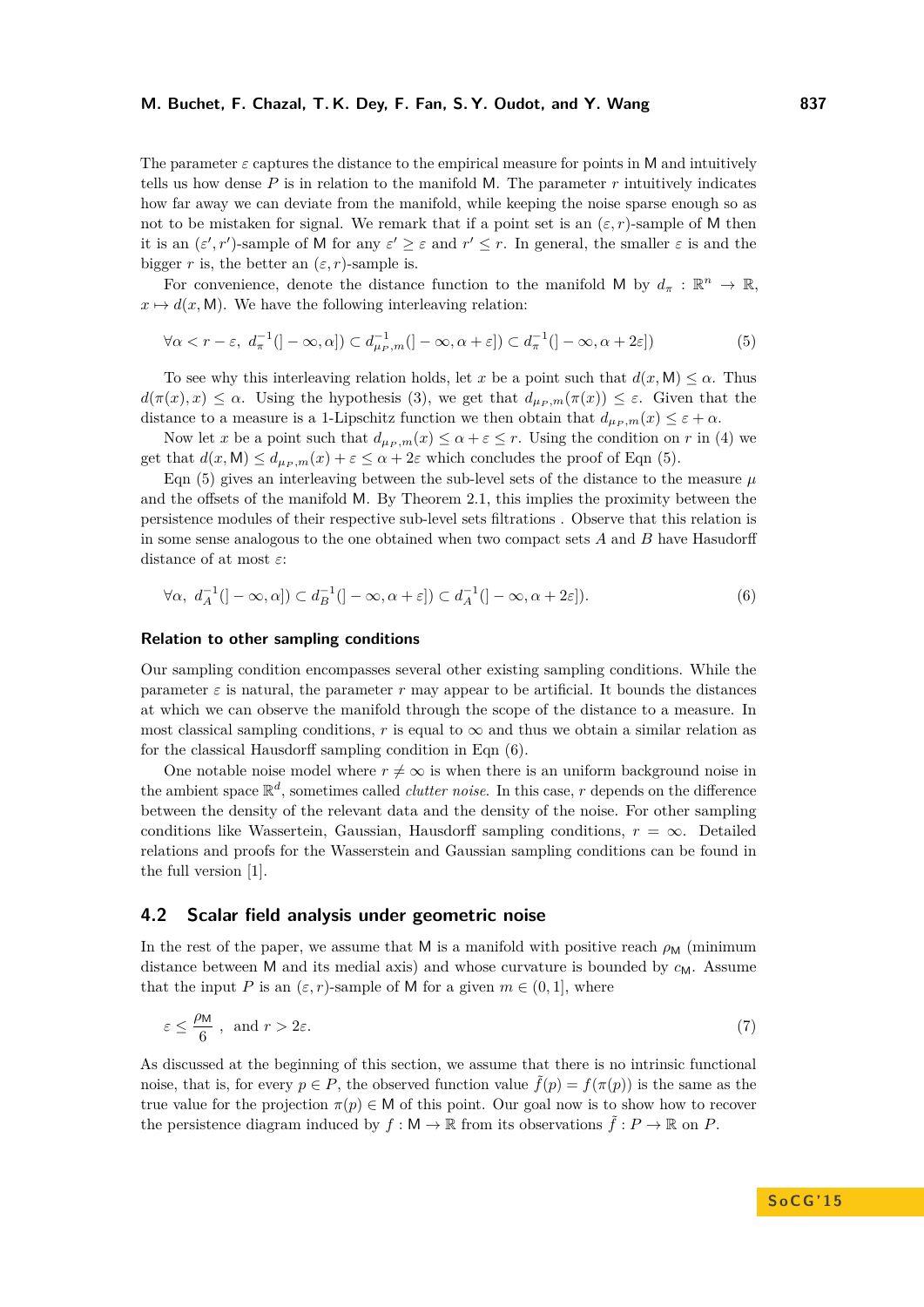Taking advantage of the interleaving [\(5\)](#page-10-0), we can use the distance to the empirical measure to filter the points of *P* to remove geometric noise. In particular, we consider the set

<span id="page-11-1"></span>
$$
L = P \cap d_{\mu_P, m}^{-1} (]-\infty, \eta]) \text{ where } \eta \ge 2\varepsilon. \tag{8}
$$

We will then use a similar approach as the one from [\[6\]](#page-14-2) for this set *L*. The optimal choice for the parameter *η* is 2*ε*. However, any value with  $\eta \leq r$  and  $\eta + \varepsilon < \rho_M$  works as long as there exist  $\delta$  and  $\delta'$  satisfying the conditions stated in Theorem [2.4.](#page-4-2)

Let  $\bar{L} = {\pi(x)|x \in L}$  denote the orthogonal projection of *L* onto M. To simulate sub-level sets  $f^{-1}(]-\infty,\alpha]$  of  $f:\mathsf{M}\to\mathbb{R}$ , consider the restricted sets  $L_{\alpha}:=L\cap(f\circ\pi)^{-1}(]-\infty,\alpha]$ and let  $\bar{L}_{\alpha} = \pi(L_{\alpha})$ . By our assumption on the observed function  $\tilde{f}: P \to \mathbb{R}$ , we have:  $L_{\alpha} = \{x \in L | \tilde{f}(x) \leq \alpha\}.$ 

Let us first recall a result about the relation between Riemannian and Euclidian metrics (e.g. [\[9\]](#page-14-13)). For any two points  $x, y \in M$  with  $d(x, y) \leq \frac{\rho_M}{2}$  one has:

<span id="page-11-0"></span>
$$
d(x,y) \le d_{\mathsf{M}}(x,y) \le \left(1 + \frac{4d(x,y)^2}{3\rho_{\mathsf{M}}^2}\right) d(x,y) \le \frac{4}{3}d(x,y).
$$
\n(9)

As a direct consequence of our sampling condition, for each point  $x \in M$ , there exists a point  $p \in L$  at distance less than  $2\varepsilon$ : Indeed, for each  $x \in M$ , since  $d_{\mu,p,m}(x) \leq \varepsilon$ , there must exist a point  $p \in P$  such that  $d(x, p) \leq \varepsilon$ . On the other hand, since the distance to measure is 1-Lipschitz, we have  $d_{\mu_P,m}(p) \leq d_{\mu_P,m}(x) + d(x,p) \leq 2\varepsilon$ . Hence  $p \in L$  as long as  $\eta \geq 2\varepsilon$ . We will use the *extrinsic* Vietoris-Rips complex built on top of points from *L* to infer the scalar field topology. Using the previous relation Eqn [\(9\)](#page-11-0), we obtain the following result which states that the Euclidean distance for nearby points in *L* approximates the geodesic distance on M.

<span id="page-11-2"></span>**Proposition 4.3.** Let  $\lambda = \frac{4}{3} \frac{\rho_M}{\rho_M - (\eta + \varepsilon)}$ , and assume that  $2\varepsilon \leq \eta \leq r$  and  $\varepsilon + \eta < \rho_M$ . Let  $x, y \in L$  *be two points from L such that*  $d(x, y) \leq \frac{\rho_M}{2} - \frac{\eta + \varepsilon}{2}$ . Then,

$$
\frac{d_{\mathsf{M}}(\pi(y), \pi(x))}{\lambda} \leq d(x, y) \leq 2(\eta + \varepsilon) + d_{\mathsf{M}}(\pi(x), \pi(y)).
$$

**Proof.** Let *x* and *y* be two points of *L* such that  $d(x, y) \leq \frac{\rho_M}{2} - \frac{\eta + \varepsilon}{2}$ . As  $d_{\mu_P, m}(x) \leq \eta \leq r$ , Eqn [\(4\)](#page-9-1) implies  $d(\pi(x), x) \leq \eta + \varepsilon$ . Therefore,  $d(\pi(x), \pi(y)) \leq \frac{\rho_{\mathsf{M}}}{\rho_{\mathsf{M}} - (\eta + \varepsilon)} d(x, y)$  [\[11,](#page-14-14) Theorem 4.8,(8). This implies  $d(\pi(x), \pi(y)) \leq \frac{\rho_M}{2}$  and following [\(9\)](#page-11-0),  $d_M(\pi(x), \pi(y)) \leq \frac{4}{3}d(\pi(x), \pi(y))$ .

This proves the left inequality in the Proposition. The right inequality follows from

$$
d(x, y) \le d(\pi(x), x) + d(\pi(y), y) + d_{\mathsf{M}}(\pi(x), \pi(y)) \le 2(\eta + \varepsilon) + d_{\mathsf{M}}(\pi(x), \pi(y)).
$$

J

<span id="page-11-3"></span>**► Theorem 4.4.** Let M be a compact Riemannian manifold and let  $f : M \rightarrow \mathbb{R}$  be a *c-Lipschitz function. Let P be an* (*ε, r*)*-sample of M, and L be as introduced in Eqn [\(8\)](#page-11-1).* Assume  $\epsilon \leq \frac{\rho_M}{6}, r > 2\varepsilon$ , and  $2\varepsilon \leq \eta \leq r$ . Then, for any  $\delta \geq 2\eta + 6\varepsilon$  and 6 *any δ'* ∈  $\left[2\eta + 2\varepsilon + \frac{8}{3} \frac{\rho_{\text{M}}}{\rho_{\text{M}} - (\eta + \varepsilon)} \delta, \frac{3}{4} \frac{\rho_{\text{M}} - (\eta + \varepsilon)}{\rho_{\text{M}}} \right]$  $\frac{P(n+1)}{P(N)}$   $\varrho(M)$ ,  $H_*(f)$  *and*  $H_*(R_\delta(L_\alpha) \hookrightarrow R_{\delta'}(L_\alpha))$  *are*  $rac{4}{3} \frac{c\rho_M \delta'}{\rho_M - (\eta + \frac{1}{2})}$  $\frac{c\rho_M\delta'}{\rho_M-(\eta+\varepsilon)}$ -interleaved.

**Proof.** First, note that  $\overline{L}$  is a 2*ε*-sample of M in its geodesic metric. It follows from the definition of  $d_{\mu_{P},m}$  that, for any point  $x \in M$ , the nearest point  $p \in L$  to x satisfies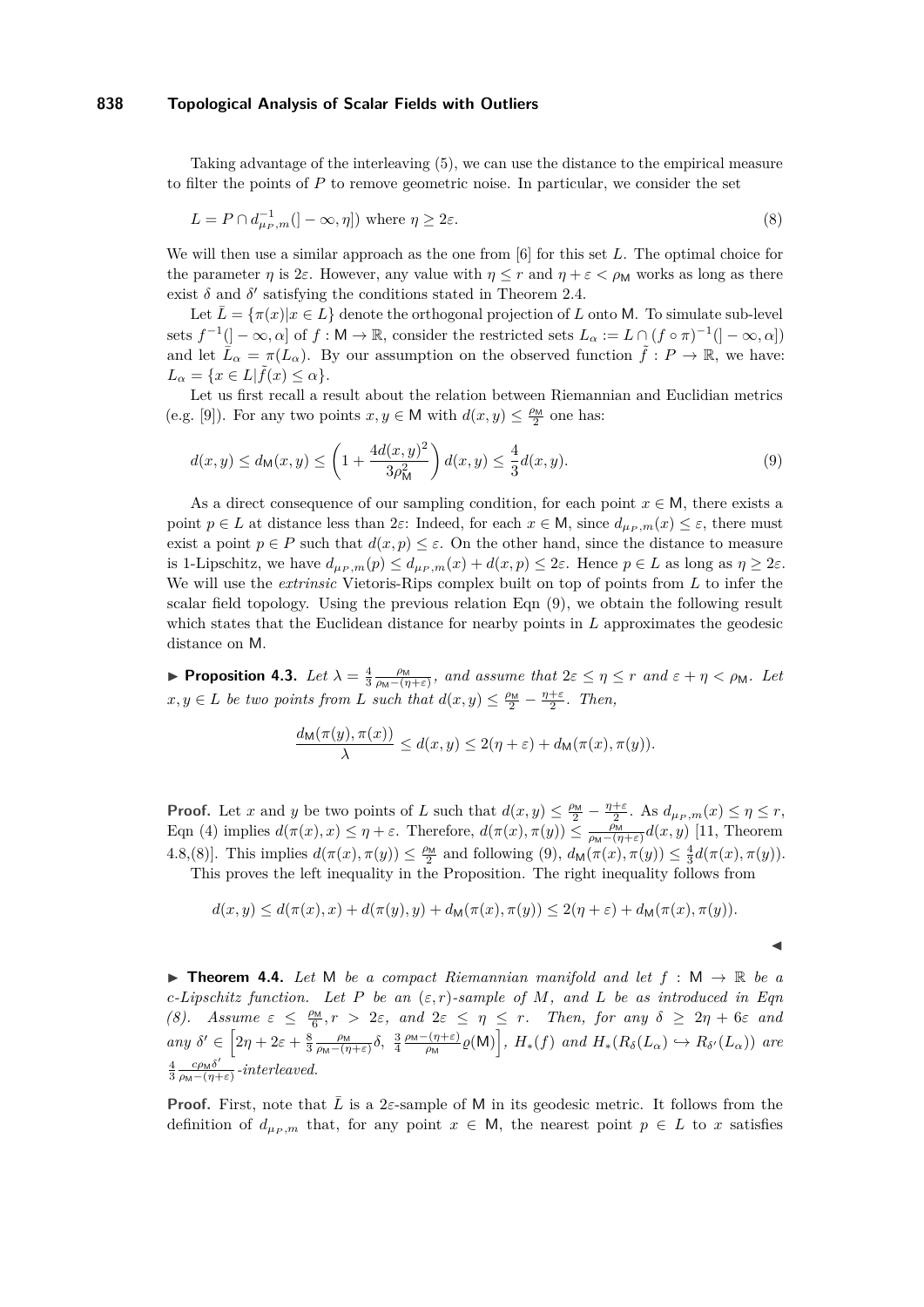$d(x, p) \leq d_{\mu_P, m}(x) \leq \varepsilon$ . Hence  $d(x, \pi(p)) \leq d(x, p) + d(p, \pi(p)) \leq 2d(x, p) \leq 2\varepsilon$ . Now we apply Theorem [2.4](#page-4-2) to  $\overline{L}$  by using  $\tilde{d}(\pi(x), \pi(y)) := d(x, y)$ ; and setting  $\lambda = \mu = \frac{4}{3} \frac{\rho_M}{\rho_M - (\eta + \varepsilon)}$ ,  $\nu = 2(\eta + \varepsilon)$ : the requirement on the distance function  $\tilde{d}$  in Theorem [2.4](#page-4-2) is satisfied due to Proposition [4.3.](#page-11-2) The claim then follows.

Since M is compact, *f* is bounded due to the Lipschitz condition. We can look at the limit when  $\alpha \to \infty$ . There exists a value *T* such that for any  $\alpha \geq T$ ,  $L_{\alpha} = L$  and  $f^{-1}((-\infty, \alpha]) = M$ . The above interleaving means that  $H_*(M)$  and  $H_*(R_\delta(L)) \hookrightarrow R_{\delta'}(L)$ are interleaved. However, both objects do not depend on  $\alpha$  and this gives the following inference result:

**► Corollary 4.5.**  $H_*(M)$  and  $H_*(R_\delta(L)) \hookrightarrow R_{\delta'}(L)$  are isomorphic under conditions specified *in Theorem [4.4.](#page-11-3)*

# <span id="page-12-0"></span>**5 Scalar Field Topology Inference under Geometric and Functional Noise**

Our constructions can be combined to analyze scalar fields in a more realistic setting. Our *combined sampling condition* follows conditions [\(3\)](#page-9-0) and [\(4\)](#page-9-1) for the geometry. We adapt condition [\(2\)](#page-6-0) to take into account the geometry and introduce the following conditions: we assume that there exist  $\eta \geq 2\varepsilon$  and *s* such that:

$$
\forall p \in d_{\mu,m}^{-1}((-\infty, \eta,]), \ |\{q \in NN_k(p)| \ |\tilde{f}(q) - f(\pi(p))| \le s\}| \ge k' \tag{10}
$$

Note that in [\(10\)](#page-12-1), we are using  $f(\pi(p))$  as the "true" function value at a sample p which may be off the manifold M. The condition on the functional noise is only for points close to the manifold (under the distance to a measure). Combining the methods from the previous two sections, we obtain the *combined noise algorithm* where *η* is a parameter greater than 2*ε*.

We propose the following 3-steps algortihm. It starts by handling outliers in the geometry then it makes a regression on the function values to obtain a smoothed function  $\hat{f}$  before running the existing algorithm for scalar field analysis [\[6\]](#page-14-2) on the filtration  $\hat{L}_{\alpha} = \{p \in L | \hat{f}(p) \leq \hat{f}(p)\}$ *α*}.

## <span id="page-12-1"></span>**Combined noise algorithm**

- **1.** Compute  $L = P \cap d_{\mu,m}^{-1}((-\infty, \eta]).$
- **2.** Replace functional values  $\tilde{f}$  by  $\hat{f}$  for points in *L* using either k-median or disparity based method.
- **3.** Run the scalar field analysis algorithm from [\[6\]](#page-14-2) on  $(L, \hat{f})$ .

 $\triangleright$  **Theorem 5.1.** Let M be a compact smooth manifold embedded in  $\mathbb{R}^d$  and f a c-Lipschitz *function on* M*.* Let  $P \subset \mathbb{R}^d$  be a point set and  $\tilde{f}: P \to \mathbb{R}$  be observed function values such *that hypotheses [\(3\)](#page-9-0), [\(4\)](#page-9-1), [\(7\)](#page-10-2)* and [\(10\)](#page-12-1) are satisfied. For  $\eta \geq 2\varepsilon$ , the combined noise algorithm *has the following guarantees:*

*For any*  $\delta \in \left[2\eta + 6\varepsilon, \frac{\varrho(M)}{2}\right]$  $\left[\frac{\mathsf{M}}{2}\right]$  and any  $\delta' \in \left[2\eta + 2\varepsilon + \frac{8}{3} \frac{\rho \mathsf{M}}{\rho \mathsf{M} - (\eta + \varepsilon)} \delta, \frac{3}{4} \frac{\rho \mathsf{M} - (\eta + \varepsilon)}{\rho \mathsf{M}}\right]$  $\left[\frac{\rho(\eta+\varepsilon)}{\rho} \varrho(\mathsf{M})\right], H_*(f)$ and  $H_*(R_\delta(\hat{L}_\alpha) \hookrightarrow R_{\delta'}(\hat{L}_\alpha))$  are  $\left(\frac{4}{3}\frac{c\rho_M\delta'}{\rho_M-(\eta+\varepsilon)}+\xi s\right)$ -interleaved where  $\xi=1$  if we use the *k*-median and  $\xi = \left(1 + 2\sqrt{\frac{k-k'}{2k'-k}}\right)$  if we use the disparity method for Step 2.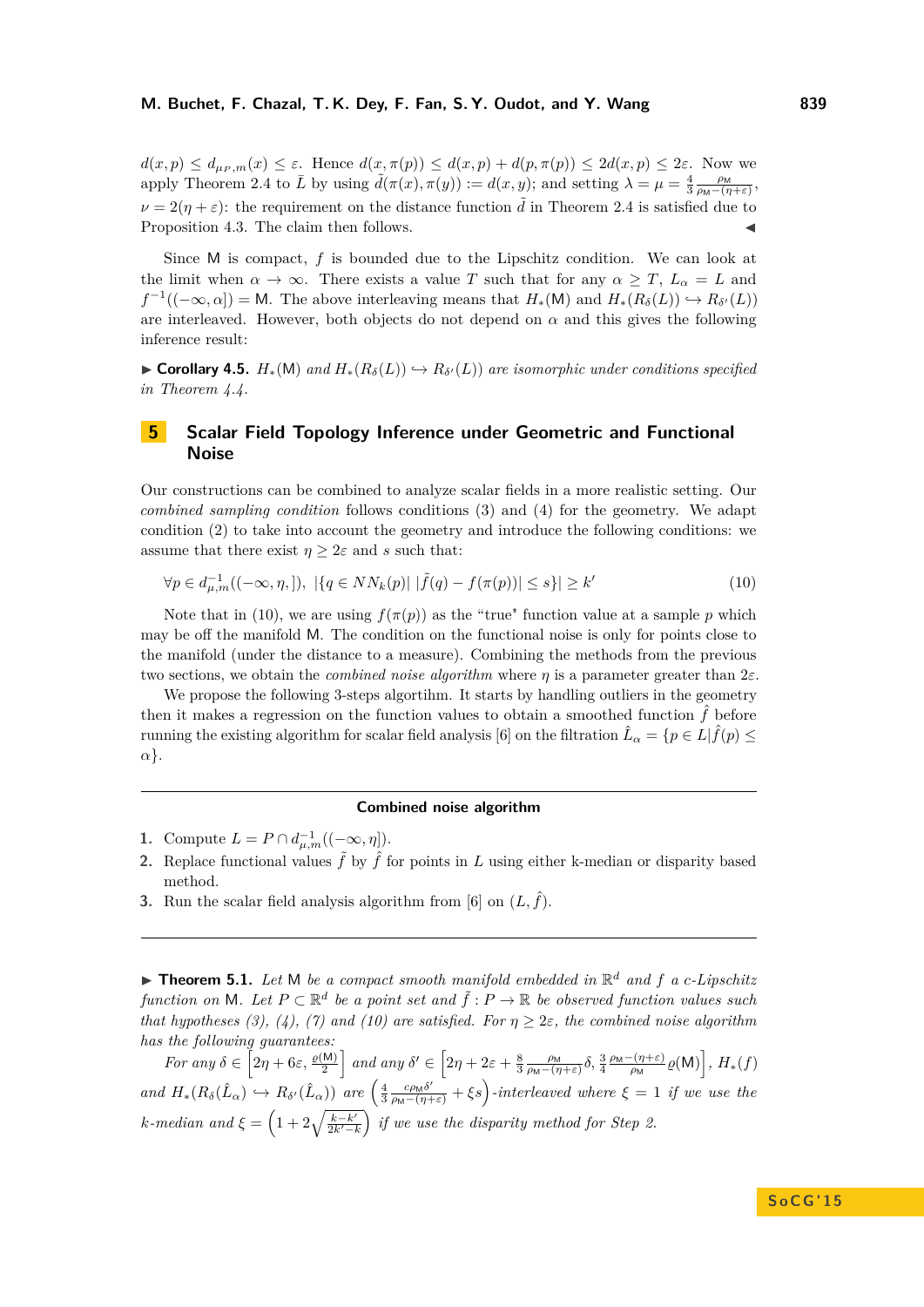**Proof.** First, consider the filtration induced by  $L_{\alpha} = \{x \in L | f(\pi(x)) \leq \alpha\}$ ; that is, we first imagine that all points in *L* have correct function values (equals to the true value of their projection on M). By Theorem [4.4,](#page-11-3) for

$$
\delta \in \left[2\eta+6\varepsilon,\frac{\varrho(\mathsf{M})}{2}\right] \text{ and } \delta' \in \left[2\eta+2\varepsilon+\frac{8}{3}\frac{\rho_{\mathsf{M}}}{\rho_{\mathsf{M}}-(\eta+\varepsilon)}\delta,\frac{3}{4}\frac{\rho_{\mathsf{M}}-(\eta+\varepsilon)}{\rho_{\mathsf{M}}}\varrho(\mathsf{M})\right],
$$

 $H_*(f)$  and  $H_*(R_\delta(L_\alpha) \hookrightarrow R_{\delta'}(L_\alpha))$  are  $\frac{4}{3} \frac{c \rho \omega^{\delta'}}{\rho \omega - (\eta + \delta')}$  $\frac{c\rho_M\sigma}{\rho_M-(\eta+\varepsilon)}$ -interleaved.

Next, consider  $\hat{L}_{\alpha} = \{p \in L | \hat{f}(p) \leq \alpha\}$ , which leads to a filtration based on the smoothed function values  $\hat{f}$  (not observed values). Recall that our algorithm returns  $H_*(R_\delta(\hat{L}_\alpha) \hookrightarrow$  $R_{\delta}(\hat{L}_{\alpha})$ ). We aim to relate this persistence module with  $H_*(R_{\delta}(L_{\alpha}) \hookrightarrow R_{\delta'}(L_{\alpha}))$ . Specifically, fix  $\alpha$  and let  $(x, y)$  be an an edge of  $R_\delta(L_\alpha)$ . This means that  $d(x, y) \leq 2\delta$ ,  $f(\pi(x)) \leq \alpha$ ,  $f(\pi(y)) \leq \alpha$ . Corollary [3.2](#page-8-0) can be applied to the function  $f \circ \pi$  due to hypothesis [\(10\)](#page-12-1). Hence  $|\hat{f}(x) - f(\pi(x))| \leq \xi s$  and  $|\hat{f}(y) - f(\pi(y))| \leq \xi s$ . Thus  $(x, y) \in R_\delta(\hat{L}_{\alpha + \xi s})$ . One can reverse the role of  $\hat{f}$  and  $f$  and get an  $\xi$ *s*-interleaving of  $\{R_\delta(L_\alpha)\}\$  and  $\{R_\delta(\hat{L}_\alpha)\}\$ . This gives rise to the following commutative diagram since all arrows are induced by inclusions.

$$
H_{*}(R_{\delta'}(\hat{L}_{\alpha+\xi s})) \longrightarrow H_{*}(R_{\delta'}(\hat{L}_{\alpha+3\xi s})) \longrightarrow H_{*}(R_{\delta'}(\hat{L}_{\alpha+5\xi s}))
$$
\n
$$
H_{*}(R_{\delta'}(L_{\alpha})) \longrightarrow H_{*}(R_{\delta'}(L_{\alpha+2\xi s})) \longrightarrow H_{*}(R_{\delta'}(L_{\alpha+4\xi s}))
$$
\n
$$
\downarrow \qquad \qquad \downarrow \qquad \qquad \downarrow \qquad \qquad \downarrow \qquad \qquad \downarrow \qquad \qquad \downarrow \qquad \qquad \downarrow \qquad \qquad \downarrow \qquad \qquad \downarrow \qquad \qquad \downarrow \qquad \qquad \downarrow \qquad \qquad \downarrow \qquad \qquad \downarrow \qquad \qquad \downarrow \qquad \qquad \downarrow \qquad \qquad \downarrow \qquad \qquad \downarrow \qquad \qquad \downarrow \qquad \qquad \downarrow \qquad \qquad \downarrow \qquad \qquad \downarrow \qquad \qquad \downarrow \qquad \qquad \downarrow \qquad \qquad \downarrow \qquad \qquad \downarrow \qquad \qquad \downarrow \qquad \qquad \downarrow \qquad \qquad \downarrow \qquad \qquad \downarrow \qquad \qquad \downarrow \qquad \qquad \downarrow \qquad \qquad \downarrow \qquad \qquad \downarrow \qquad \qquad \downarrow \qquad \qquad \downarrow \qquad \qquad \downarrow \qquad \qquad \downarrow \qquad \qquad \downarrow \qquad \qquad \downarrow \qquad \qquad \downarrow \qquad \qquad \downarrow \qquad \qquad \downarrow \qquad \qquad \downarrow \qquad \qquad \downarrow \qquad \qquad \downarrow \qquad \qquad \downarrow \qquad \qquad \downarrow \qquad \qquad \downarrow \qquad \qquad \downarrow \qquad \qquad \downarrow \qquad \qquad \downarrow \qquad \qquad \downarrow \qquad \qquad \downarrow \qquad \qquad \downarrow \qquad \qquad \downarrow \qquad \qquad \downarrow \qquad \qquad \downarrow \qquad \qquad \downarrow \qquad \qquad \downarrow \qquad \qquad \downarrow \qquad \qquad \downarrow \qquad \qquad \downarrow \qquad \qquad \downarrow \qquad \qquad \downarrow \qquad \qquad \downarrow \qquad \qquad \downarrow \qquad \qquad \downarrow \qquad \qquad \downarrow \qquad \qquad \
$$

Thus the two persistence modules induced by filtrations of nested pairs  $\{R_\delta(L_\alpha) \hookrightarrow R_{\delta'}(L_\alpha)\}\$ and  ${R_\delta(\hat{L}_\alpha) \hookrightarrow R_{\delta'}(\hat{L}_\alpha)}$  are *ξs*-interleaved. Combining this with the interleaving between  $H_*(R_\delta(L_\alpha) \hookrightarrow R_{\delta'}(L_\alpha))$  and  $H_*(f)$ , we obtain the stated results.

We note that, while this theorem assumes a setting where we can ensure theoretical guarantees, the algorithm can be applied in a more general setting still producing good results.

**Acknowledgments.** This work was supported by the ANR project TopData 13-BS01-008, the ERC project Gudhi 339025 and the NSF grants CCF-1064416, CCF-1116258, CCF-1319406 and CCF-1318595.

### **References**

- <span id="page-13-0"></span>**1** M. Buchet, F. Chazal, T. K. Dey, F. Fan, S. Y. Oudot, and Y. Wang. Topological analysis of scalar fields with outliers. *arXiv preprint arXiv:1412.1680*, 2014.
- <span id="page-13-1"></span>**2** M. Buchet, F. Chazal, S. Oudot, and D. R. Sheehy. Efficient and robust persistent homology for measures. In *Proceedings of the 26th ACM-SIAM symposium on Discrete algorithms*. SIAM, 2015.